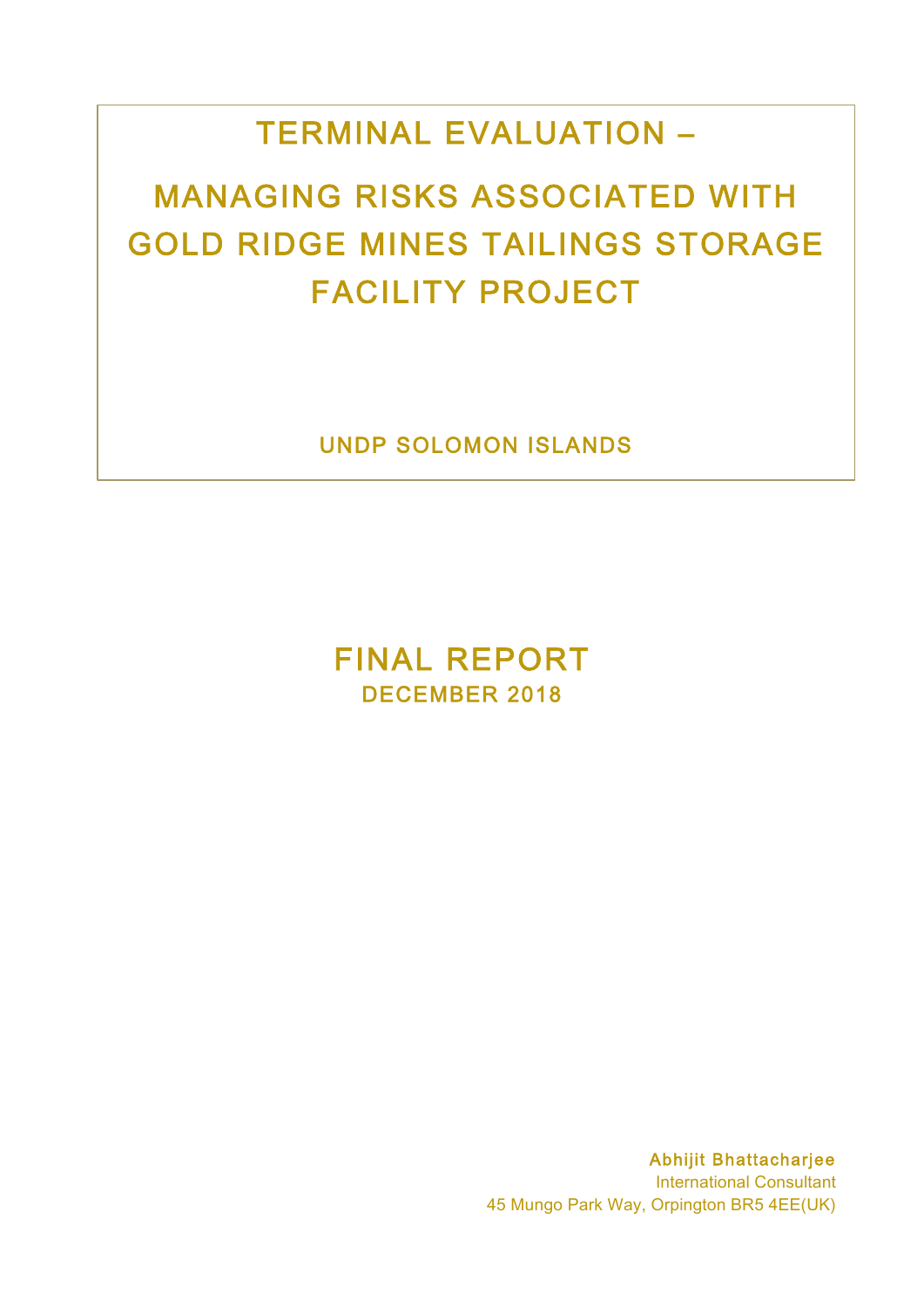## **Acknowledgement**

I am grateful to a number of people who participated in the terminal evaluation of the Gold Ridge Mines Tailings Storage Facility Risk Management project, managed by the UNDP Solomon Islands. These include the staff from the Ministry of Environment, Climate Change, Disaster Management & Meteorology, Ministry of Health and Medical Services, Ministry of Mines, Energy and Rural Electrification of the Government of Solomon Islands, UNDP and OCHA staff, and community members in Guadalcanal province who provided valuable inputs for the evaluation. I benefitted greatly from interactions with several community members for which I am grateful. My special thanks are due to Jiye Suh, Project Manager at UNDP and Azusa Kubota, Head of Office, UNDP Solomon Islands, for facilitating the conduct of the evaluation, including logistics and providing support for the evaluation. Jiye, in particular, was always at hand to dig out information for the evaluation and arrange meetings.

My deepest gratitude to all.

*Abhijit Bhattacharjee, 27 November 2018*

| <b>Summary Table</b>           |                                                                          |  |  |
|--------------------------------|--------------------------------------------------------------------------|--|--|
| <b>Agency Name</b>             | United Nations Development Programme (UNDP), Solomon Islands             |  |  |
| <b>Partners</b>                | Ministry of Environment, Climate Change, Disaster Management and         |  |  |
|                                | Meteorology (MECDM), Ministry of Mines, Energy and Rural Electrification |  |  |
|                                | (MMERE) and Ministry of Health and Medical Services (MHMS) of the        |  |  |
|                                | Solomon Islands Government                                               |  |  |
| Location                       | Guadalcanal Province of Solomon Islands                                  |  |  |
| <b>Project budget</b>          | <b>US\$ 760,000</b>                                                      |  |  |
| <b>Project Start Date</b>      | June 2016                                                                |  |  |
| <b>Project End Date</b>        | December 2018 (after two no-cost extensions)                             |  |  |
| <b>Affiliate Language</b>      | English                                                                  |  |  |
| <b>Donors</b>                  | Department of Foreign Affairs and Trade (DFAT) Australia; UNDP Trac      |  |  |
| <b>Evaluation Commissioner</b> | Azusa Kubota, Head of Country Office, UNDP Solomon Islands               |  |  |
| <b>Evaluation Manager</b>      | Jiye Suh, Project Manager for the TSF Risk Management Project, UNDP      |  |  |
| <b>Evaluation Type</b>         | Country level project evaluation                                         |  |  |
| <b>Evaluation Dates</b>        | November-December 2018                                                   |  |  |

*Disclaimer: The views expressed in this report are those of the author and may not necessarily represent views of UNDP Solomon Islands or its partner agencies in the Solomon Islands Government.*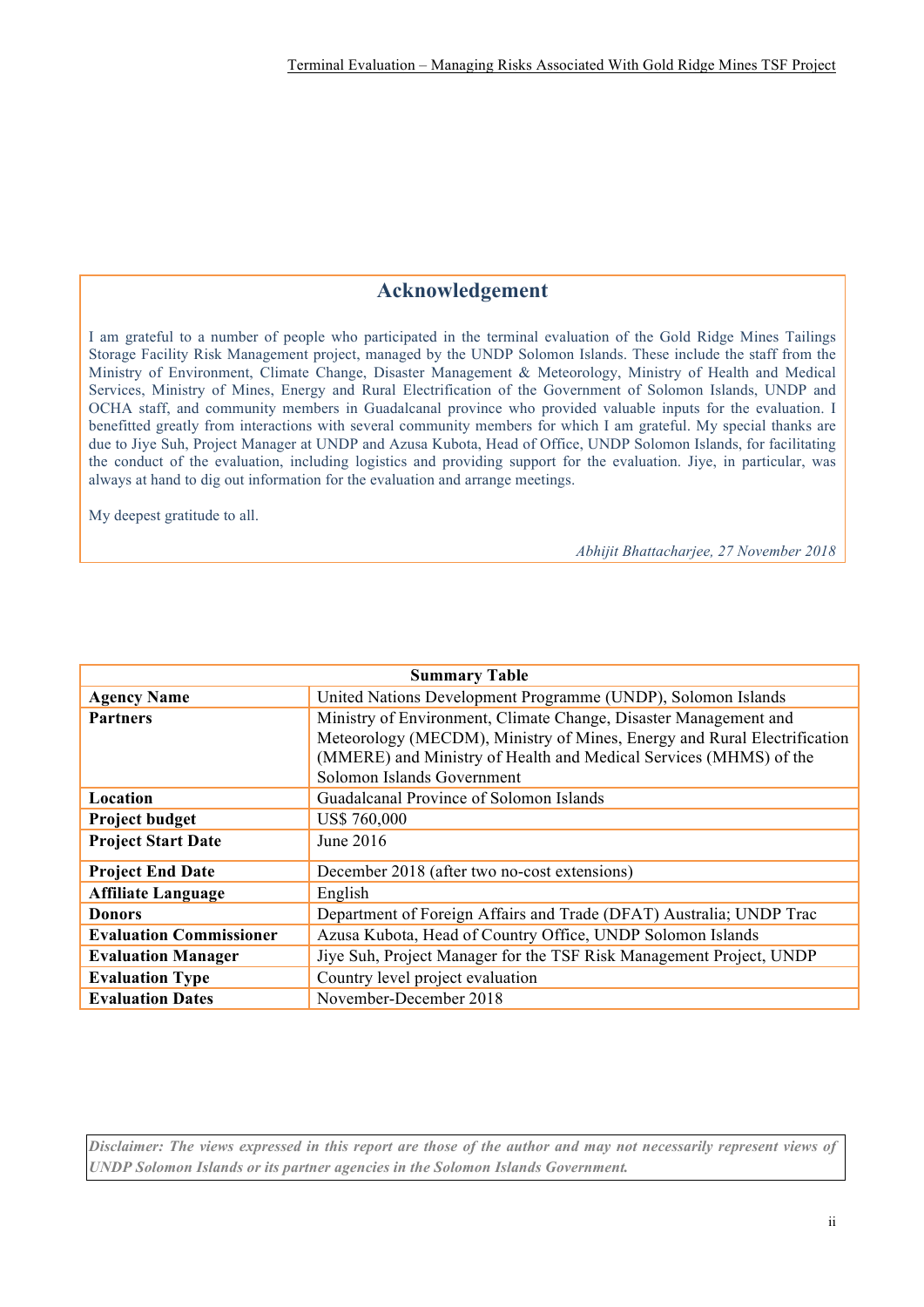# **Abbreviations used**

| <b>DFAT</b>  | Department of Foreign Affairs and Trade, Government of Australia             |
|--------------|------------------------------------------------------------------------------|
| <b>GCIL</b>  | Guadalcanal Community Investment Limited                                     |
| <b>GRM</b>   | Gold Ridge Mine                                                              |
| <b>GRCP</b>  | Gold Ridge Contingency Plan                                                  |
| KII          | Key Informant Interview                                                      |
| KTDA         | Kolobisi Tailings Dam Association                                            |
| M&E          | Monitoring and Evaluation                                                    |
| <b>MDA</b>   | Matapono Downstream Association                                              |
| <b>MDPAC</b> | Ministry of Development Planning and Aid Coordination                        |
| <b>MECDM</b> | Ministry of Environment, Climate Change, Disaster Management and Meteorology |
| <b>MHMS</b>  | Ministry of Health and Medical Services                                      |
| <b>MMERE</b> | Ministry of Mines Energy and Rural Electrification                           |
| NDC          | National Disaster Council                                                    |
| <b>NDMO</b>  | National Disaster Management Office                                          |
| <b>NDMP</b>  | National Disaster Management Plan                                            |
| <b>NPHL</b>  | National Public Health Laboratory                                            |
| <b>OCHA</b>  | Office for Coordination of Humanitarian Affairs                              |
| <b>PDC</b>   | <b>Provincial Disaster Committee</b>                                         |
| <b>ToR</b>   | Terms of Reference                                                           |
| <b>TSF</b>   | Tailings Storage Facility                                                    |
| <b>WHO</b>   | World Health Organization                                                    |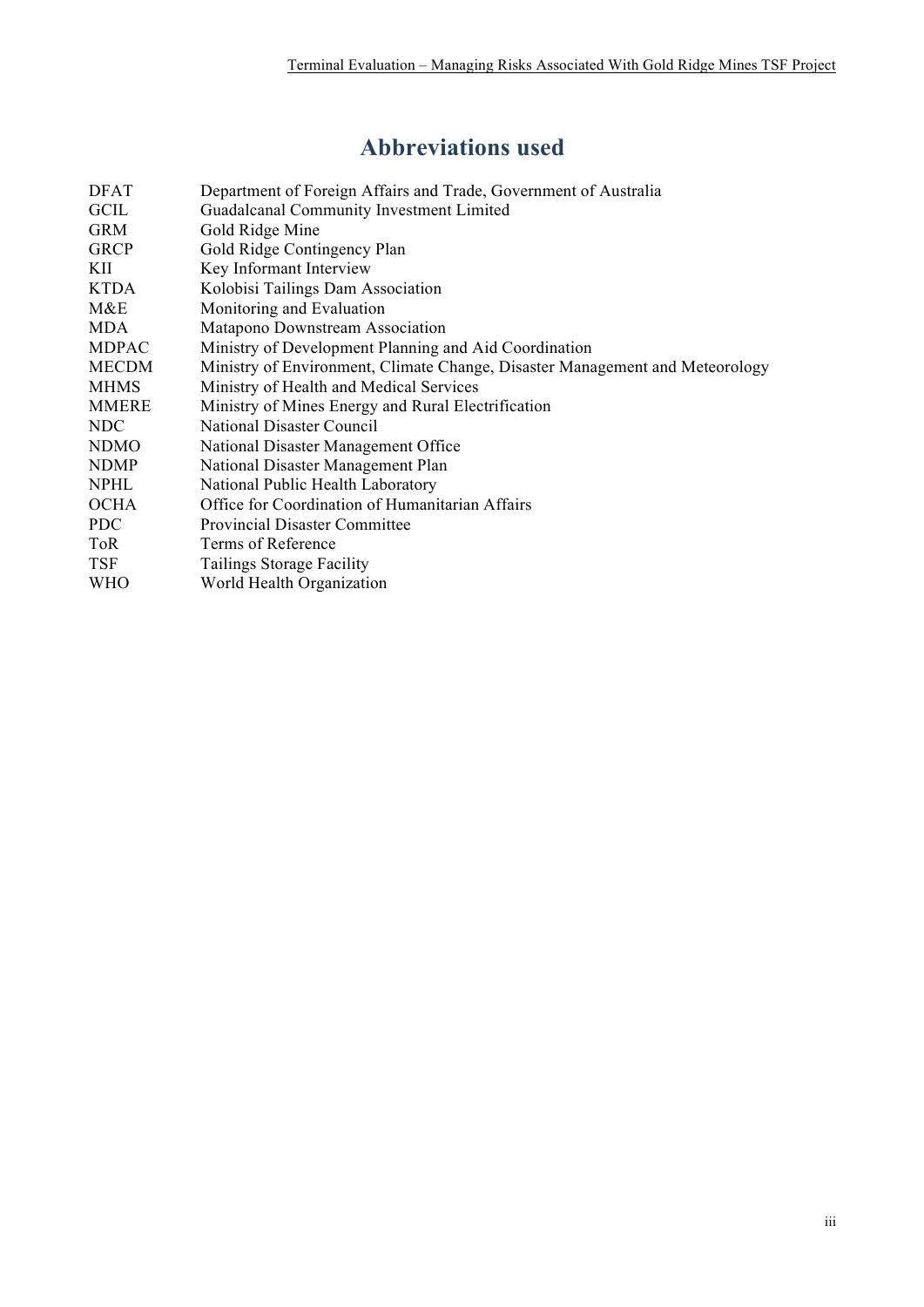## **Contents**

#### **Annexes**

Annex 1: UNDP Solomon Islands (2018). Terms of Reference for Terminal Evaluation - Managing Risks Associated With Gold Ridge Mine TSF Project

Annex 2: UNDP Solomon Islands (2018). Inception Report – Terminal Evaluation of Managing Risks Associated with the Gold Ridge Mining TSF project

Annex 3: UNDP Solomon Islands (2018). Terminal Evaluation – Evaluation Matrix

Annex 4: Generic questions used by the evaluator during the evaluation

Annex 5: List of key informants, Terminal evaluation

Annex 6: List of key documents, Terminal evaluation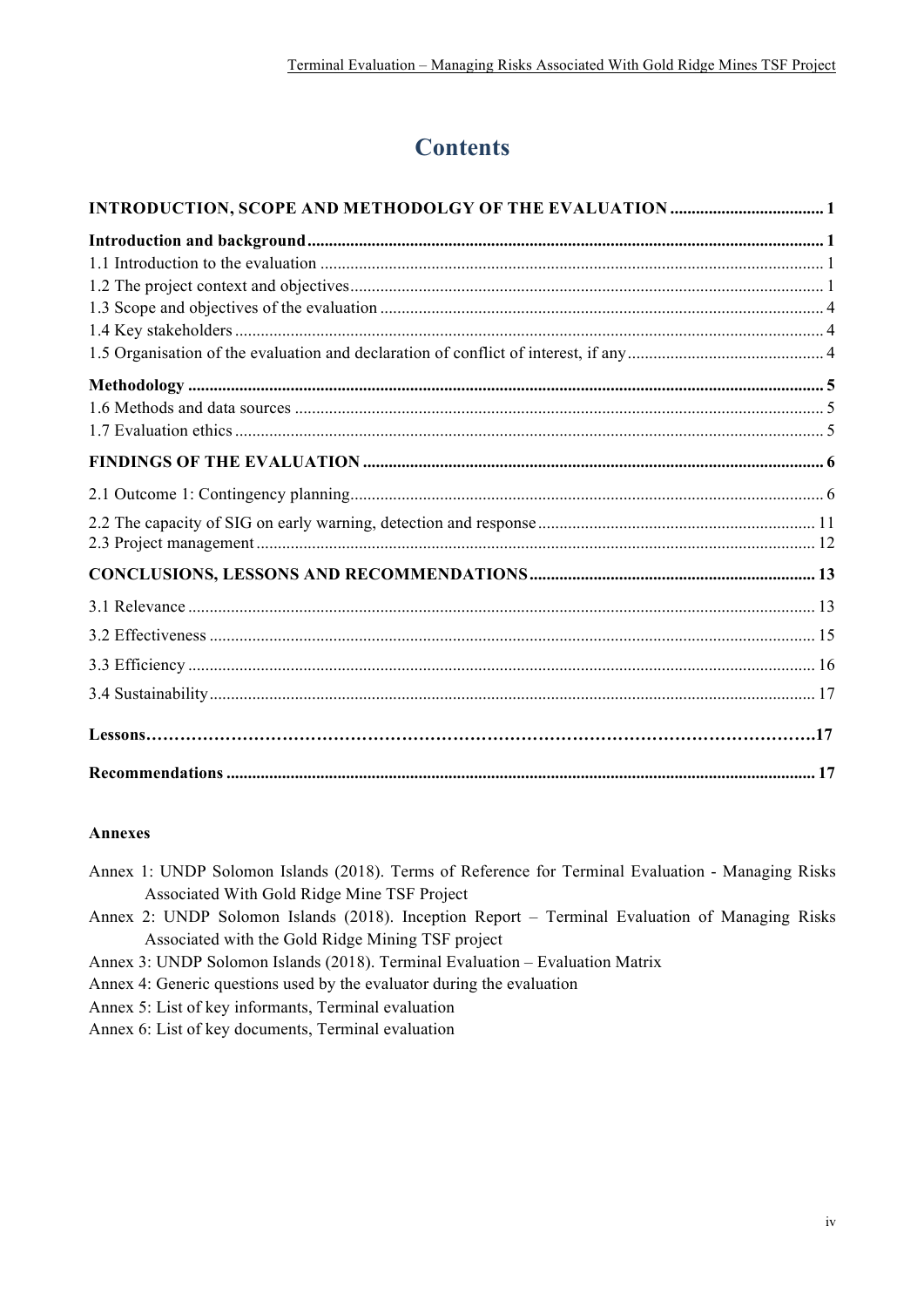## EXECUTIVE SUMMARY

## **Introduction**

The Gold Ridge Mine Tailings Storage Facility (TSF) on the main island of Guadalcanal in Solomon Islands is part of a bigger tailings storage system which poses risks to the surrounding communities. The Solomon Islands Government (SIG), in partnership with UNDP Solomon Islands, developed a project (*Managing Risks Associated With Gold Ridge Mines Tailings Storage Facility Project*) in 2016 to assess and manage the risks associated with the TSF, as well as build general capacity of the Government to manage disaster risks facing communities in the country. The project, funded by the Department of Foreign Affairs and Trade (DFAT) of the Australian Government, was implemented jointly by the Ministry of Environment, Climate Change, Disaster Management and Meteorology (MECDM) and Ministry of Mines, Energy and Rural Electrification (MMERE) during the period June 2016 to December 2018. The project intended to deliver three main outcomes, namely:

- i. Contingency plans to respond to natural disaster events related to the TSF;
- ii. Strengthen the existing capacity of MECDM, MMERE, Ministry of Health and Medical services (MHMS) and other key stakeholders to effectively monitor the situation for risk management, early warning and response; and
- iii. Conduct an environmental and socio-economic assessment of potential areas which will be affected in the event of a disaster arising from the TSF.

An independent evaluation of this project was conducted during November-December 2018 to assess progress; this report presents the methodology, findings, conclusions and recommendations of the evaluation. The evaluation followed a mixed-method approach involving document research, purposively selected key informant interviews with stakeholders and field visits to a small sample of communities in the vicinity of the TSF.

## **Key findings**

#### **Outcome 1: Contingency planning**

The project led to production of a contingency plan (CP) focusing on early warning and life-saving interventions in the event of flooding caused by rains and overflow or breach from the tailings dam. The contingency plan defined the minimum preparedness actions, sectoral response and preparedness plans, early warning procedures and coordination and management arrangements for various scenarios, including the priority scenario of spillovers, as well as dam collapse. The NDMO currently continues to spearhead the CP, though in the long run, the main custodian of the institutional CP will be the Guadalcanal Provincial Administration (GPA) once the latter has acquired the necessary human and financial resources to support it.

Besides the above national level CP, the project identified 31 at-risk downstream communities and drafted CPs for each community. Community members from each of the identified areas were trained in basics of early warning, disaster preparedness and response, including evacuation plans, in the event of any flood or disaster associated with the TSF. Though communities are familiar with flood risks and have developed coping mechanisms to deal with frequent floods and cyclones, the risk posed by the TSF, particularly the threat of arsenic and cyanide contamination from spill overs and sediment overflow from the dam, appears to be the biggest concern now. The project helped undertake three technical studies to understand the hydrological and geotechnical influence on TSF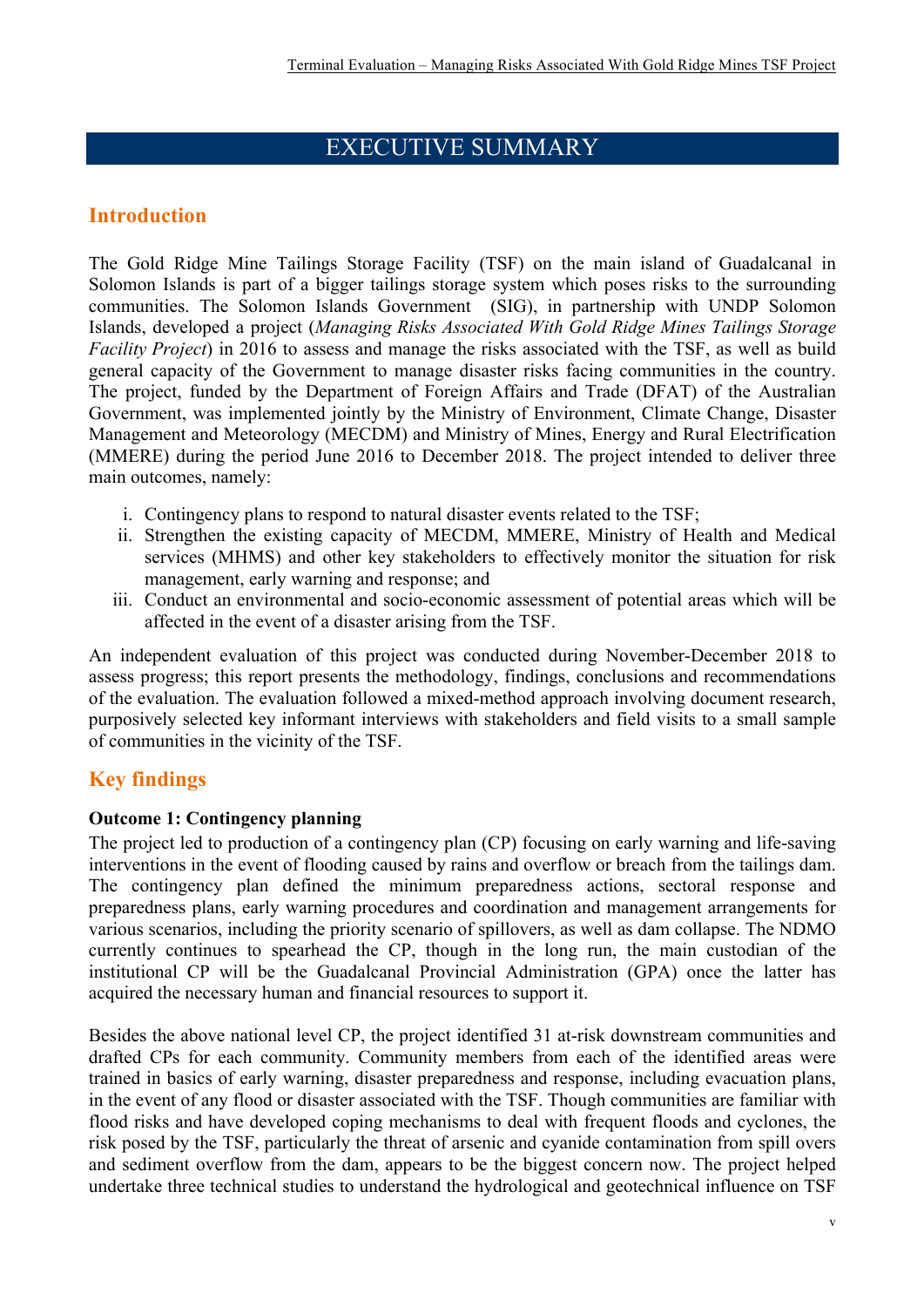safety and possible impact on physical environment in an event of a major contamination. The assessment reports have provided vital data for the SIG to manage the risks associated with the TSF/RWD. The MECDM has taken the lead in ensuring that the new mine operator takes into account the findings and recommendations from these studies in developing their plans for future redevelopment of the Gold Ridge Mine.

#### **Outcome 2: The capacity of SIG on early warning, detection and response**

The project's main contribution has been in delineating the roles and responsibilities of key institutions /ministries (namely, the MECDM, MMERE and MHMS) with regard to monitoring of key risk parameters, early warning and response to any threat arising from the TSF. Monitoring of the TSF is being undertaken by various agencies of the SIG. However, there is no effective coordination in place to see that data collected are analyzed and shared with the interested stakeholders. The village level disaster risk plans created space for the NDMO to engage with communities in identifying local hazards and plan measures to manage the risks. More will need to be done in terms of regular and transparent communication with communities, with the engagement of senior leaders of the government and mining authorities.

#### **Outcome 3: Project management**

The implementation of the project has been delayed, requiring two extensions. Part of the reason is that the complex technical nature of the project required preparatory time for UNDP to get going during the later half of 2016. For community contingency planning, UNDP had to bolster the capacity of NDMO with additional support provided through national consultants during 2017 and 2018. The project's progress was reviewed every quarter and where necessary, the logframe as revised to take into account any changes felt to be necessary.

## **Conclusions**

#### **Relevance**

The project strategies are well aligned with the United Nations Development Assistance Framework (UNDAF) focus on knowledge management and capacity development. The central outcome of the project, contingency planning, is directly in line with key priority focus areas of the National Development Strategy (NDS) of the SIG. The project design was based on an in-depth analysis of the context arising from closure of the mine operations and built on the ongoing monitoring and assessment work that various ministries /agencies of the SIG had been carrying out during 2013- 2016. The project's results chain (logframe) and strategy are clearly aligned with the overall goal of the project to strengthen institutional capacity of key institutions to effectively monitor risks associated with the TSF and RWD.

#### **Effectiveness**

The project achieved all its intended outputs under the outcome 1 area. All vital data required for managing the TSF-related risks are now available and risk mitigation measures can be planned by responsible agencies. Community risk management plans have been developed and a general level of awareness among the downstream communities exist. The experience gained from its work with Guadalcanal communities which was the focus of this project has enabled the NDMO to begin to roll out community contingency planning process throughout the country. Regarding outcome 2, capacity enhancement of key government agencies has been achieved to a limited extent through provision of equipment to three key ministries involved in the project. Provincial level capacity to take forward disaster management agenda still remains limited. Coordination among agencies remains a gap, especially with regard to sharing of data and developing a unified approach to assessing risks.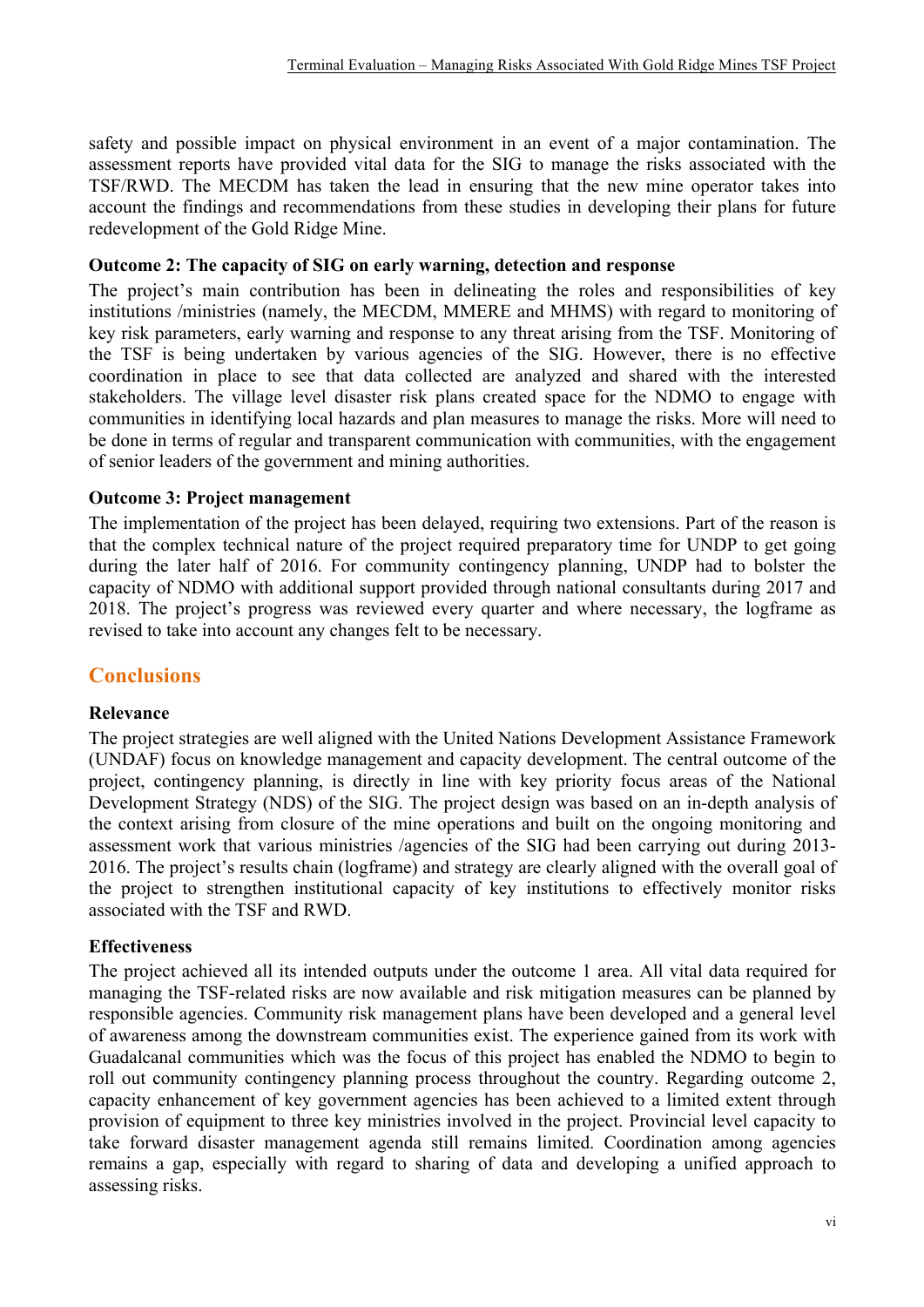The project benefitted from UNDP's handling of the complex technical nature of project management, particularly with regard to drawing up the ToR for the technical studies and procuring of services of specialist experts, besides the former's ability to bring on board key government departments and UN agencies (OCHA and WHO) together to work on the project. One lesson emerging from this project is that for projects requiring such technically complex multi-disciplinary interventions, coordination mechanism among different agencies/ministries needs to be built in the project design. In this instance, coordination has been slow in the absence of an inter-ministerial governing mechanism within the SIG, compromising the effectiveness of the project as sharing of data and collaboration between agencies remains problematic. Another important lesson is that adequate time and resources needed to be in place for dissemination and internalization of complex technical reports written by specialists.

## **Efficiency**

The project implementation was slow in the initial stages. Considering the complex technical nature of the project for which expertise within the country was very limited, on the one hand, and getting three different ministries to work together, on the other, perhaps the 18-months' duration initially envisaged was over-ambitious. The project management (outcome 3) appears to have been slightly expensive, with nearly 20 per cent of projected expenditure going into it when compared with the originally budgeted allocation which was slightly above 12 per cent of the project cost. This was necessitated by the need to hire specialised international technical expertise to support the project.

#### **Sustainability**

The project's key results namely, contingency plans and assessment of the TSF risks, are now with the GIS to act on and monitor on a regular basis. The contingency plans, led by the NDMO, are now being put into action through community disaster prepared interventions, and are likely to be extended to other provinces for which alternative funding for NDMO is now in the pipeline. Moving forward, the SIG now has all necessary tools and information to ensure evidence-based risk management, moderated by effective coordination among agencies.

#### **Lessons**

- As coordination within the Government institutions in Solomon Islands is weak, UNDP, donors and all agencies supporting the government need to continually advocate through various projects for streamlining coordination among agencies, especially for disaster management.
- Another important lesson is that adequate time and resources needed to be in place for dissemination and internalization of complex technical reports written by specialists.

#### **Recommendations**

| No             | <b>Recommendations</b>                                                                                                                                                                                                                         |  |  |
|----------------|------------------------------------------------------------------------------------------------------------------------------------------------------------------------------------------------------------------------------------------------|--|--|
| R1             | Working with other Ministries and the mine operator, NDMO needs to strengthen and<br>develop a consistent communication strategy to keep communities well informed of risk<br>management measures being undertaken with regard to the TSF/RWD. |  |  |
| R <sub>2</sub> | The SIG needs to strengthen the system for sharing of relevant data between the<br>MHMS, MECDM and MMERE with regard to various safety and environmental<br>parameters of the Gold Ridge mine.                                                 |  |  |
| R3             | The SIG needs to clearly identify the capacity needs and develop MMERE's capacity for<br>monitoring the structural issues related to the dam on an ongoing basis.                                                                              |  |  |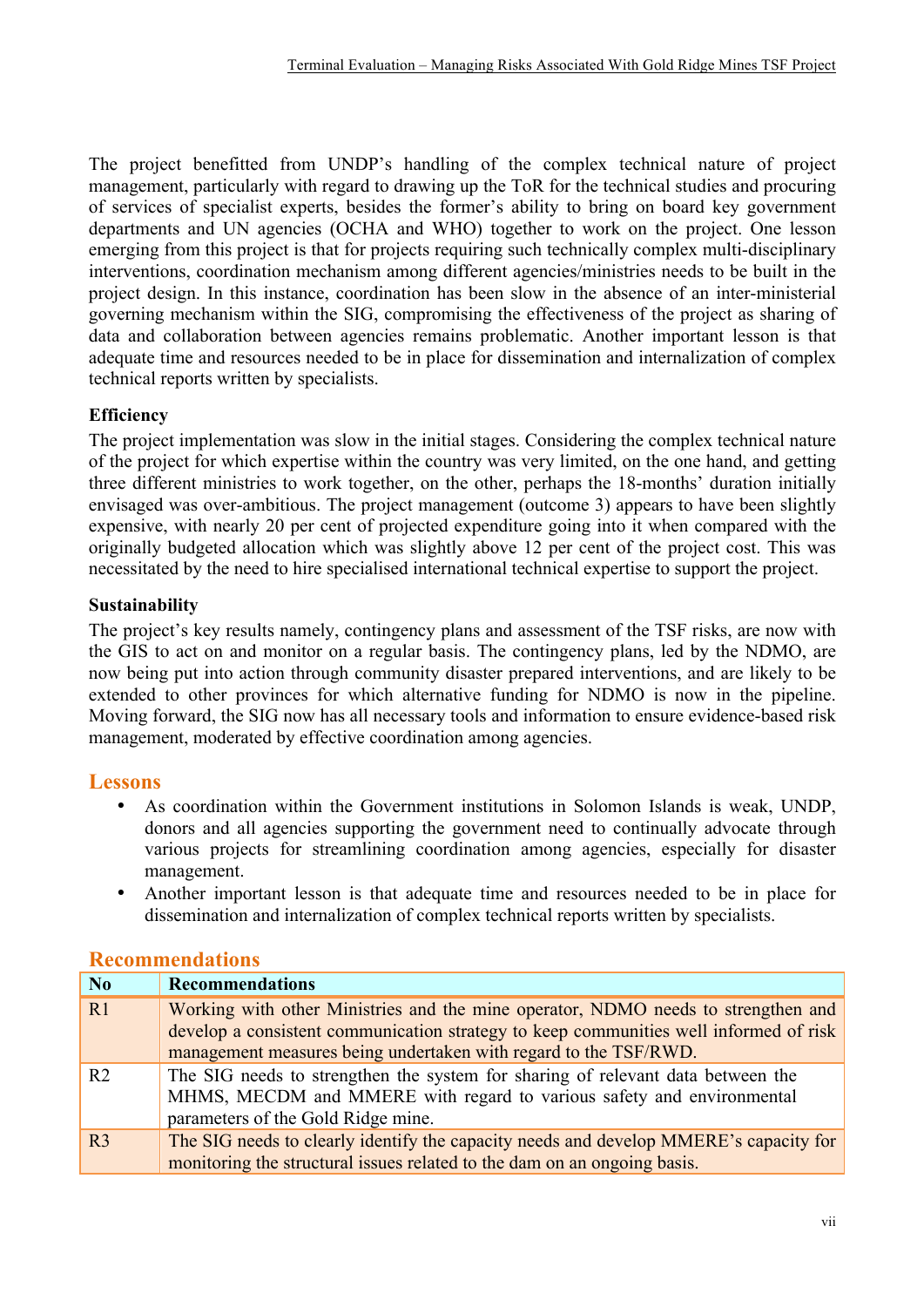# 1. INTRODUCTION, SCOPE AND METHODOLGY OF THE EVALUATION

## **Introduction and background**

## **1.1 Introduction to the evaluation**

- 1. The Gold Ridge Mine Tailings Storage Facility (TSF) on the main island of Guadalcanal in Solomon Islands is part of a bigger tailings storage system which has been operating since 1998 on a 25 years' lease. The tailings storage system comprises the main TSF embankment covering a water treatment plant with separate (now combined) sedimentation and discharge ponds and a Return Water dam (RWD) upstream for storing treated water to be reused in the gold processing plant. During 2014, following heavy rainfalls, there were severe floods which exposed vulnerability of the structure. Since then, the TSF and RWD have been constant threats to the surrounding communities, particularly as the mine is not operating following a change in ownership of the mining company. The closure of the Gold Ridge Mine (GRM) in 2014 meant that maintenance of the water balance in the tailings storage system could not be sustained.
- 2. The Solomon Islands Government (SIG), in partnership with UNDP Solomon Islands, developed a project (Managing Risks Associated With Gold Ridge Mines Tailings Storage Facility Project) in 2016 to assess and manage the risks associated with the TSF/RWD, as well as build general capacity of the Government to manage disaster risks facing communities in the country. The project was implemented jointly by the Ministry of Environment, Climate Change, Disaster Management and Meteorology (MECDM) and Ministry of Mines, Energy and Rural Electrification (MMERE) during the period June 2016 to December 2018. In order to take stock of progress made and draw lessons from various activities carried out within the project, an independent evaluation was conducted during November-December 2018, and this report presents the methodology, findings, conclusions and recommendations of the evaluation.

#### **1.2 The project context and objectives**

3. The context within which this project has been implemented is described in detail in the project  $document (ProDoc)<sup>1</sup> and Annual Reports. Solomon Islands face a high exposure to natural$ disasters and likelihood of extreme events. The last mine operator, Santa Barbara Mining Company, <sup>2</sup> ceased the mining activity in April 2014 and left the TSF and RWD unattended, posing a threat to the communities in its vicinity. Given that the mine is located in a seismically active region with high average annual rainfall of 3000mm-4000mm per annum, the threat of the dam collapsing or overflowing remains a risk that needed to be verified through an

<sup>&</sup>lt;sup>1</sup> Solomon Islands Government/UNDP. Managing risks associated with the Gold Ridge Mine Tailings Storage Facility, Project Document (June 2016 – Dec 2017)

<sup>&</sup>lt;sup>2</sup> The Gold Ridge Mine has changed ownership a few times since it was commissioned in 1998. Initially owned by Ross Mining (1997) which was purchased by Delta Mines in 1998. In 2010, Allied Gold acquired the company which was in turn bought by Santa Barbara in 2012. The latter sold the company to Gold Ridge Community Investment Limited (GCIL) in 2015. Currently, three companies jointly own the mine – Wangou International Mining Group hold controlling share (Hong Kong, 70%), with AXF Resources (Aus, 20%) and GCIL (10%) holding the remaining shares.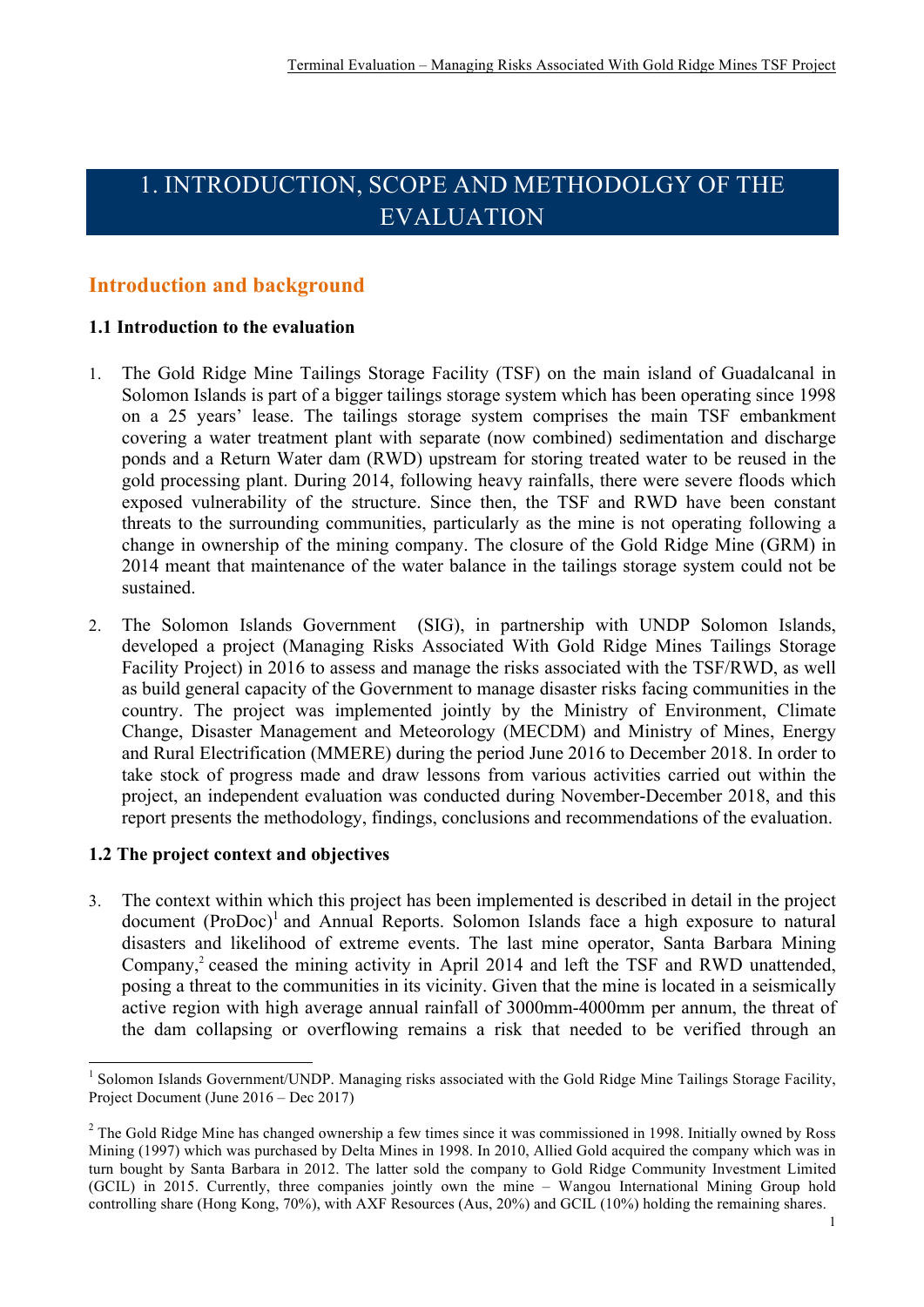appropriate physical investigation. In addition, the TSF no longer has the capacity to hold runoff from a 100mm rainfall in 24 hours. From the years of operations there has been increase in the amount of sediments/tailings in the TSF, raising concern that the sediments contained high concentrations of arsenic and cyanide, and therefore needs to be properly assessed at different depths to ascertain the level of contaminants.<sup>3</sup>

- 4. Following the floods in early 2014, UNDP sought assistance of the United Nations Disasters Assessment and Coordination (UNDAC) to provide technical guidance on identifying the risks and future actions. The report submitted by  $UNDAC<sup>4</sup>$  experts formed the basis of this comprehensive project. The project seeks to enhance mechanisms and institutional capacity to effectively monitor and reduce the risks associated with the Gold Ridge TSF and RWD in the event of any breach or disaster affecting it. The project intended to achieve this by delivering three main outcomes, namely:
	- i. Contingency plans to respond to natural disaster events related to the TSF;
	- ii. Strengthen the existing capacity of MECDM, MMERE, Ministry of Health and Medical Services (MHMS) and other key stakeholders to effectively monitor the situation for risk management, early warning and response; and
	- iii. Conduct an environmental and socio-economic assessment of potential areas which will be affected in the event of any disaster arising from the TSF.
- 5. The project also complemented and catalyzed ongoing initiatives by the Solomon Islands Government towards implementation of its National Disaster Risk Management Plan, 2010. Previous initiatives were hamstrung by weak technical capacity for hazard and risk assessment, community level disaster risk preparedness and early warning capability. This project aimed at addressing some of the gaps under the preparedness planning activities, particularly pertaining to downstream communities, while at the same time focusing on the specific risks emanating from the TSF/RWD.
- 6. The project activities were directly implemented under national implementation modality, with support from UNDP, by the MECDM and MMERE. UNDP's support to the project is delivered through a Project Management Unit (PMU), headed by a Disaster Risk Reduction and Management Specialist/Project Manager. The project aims at developing capacities across the three-tiers i.e. enabling environment, organizational/institutional and community levels. It includes sustaining support to institutionalization, capacity building, knowledge building and advocacy through a participatory process with key stakeholders.
- 7. **Project outputs and results**: The project comprises 3 components with respective outcomes to achieve the project goals. The first component is to develop contingency plans at institutional and community levels. Second is to strengthen government's capacity for monitoring the TSF, and the last component is to establish management system for successful project implementation. The project document (ProDoc) outlines the following specific outputs and results intended by the project (Table 1):

<sup>&</sup>lt;sup>3</sup> UNDP (2016). Concept Note - Risk management and mitigation of the Tailings Dam and Return water dam at Gold Ridge mine.

<sup>4</sup> Joint UNEP/OCHA Environment Unit (2014). Gold Ridge Tailings Storage Facility Assessment, Solomon Islands. United Nations Disaster Assessment and Coordination, April / May 2014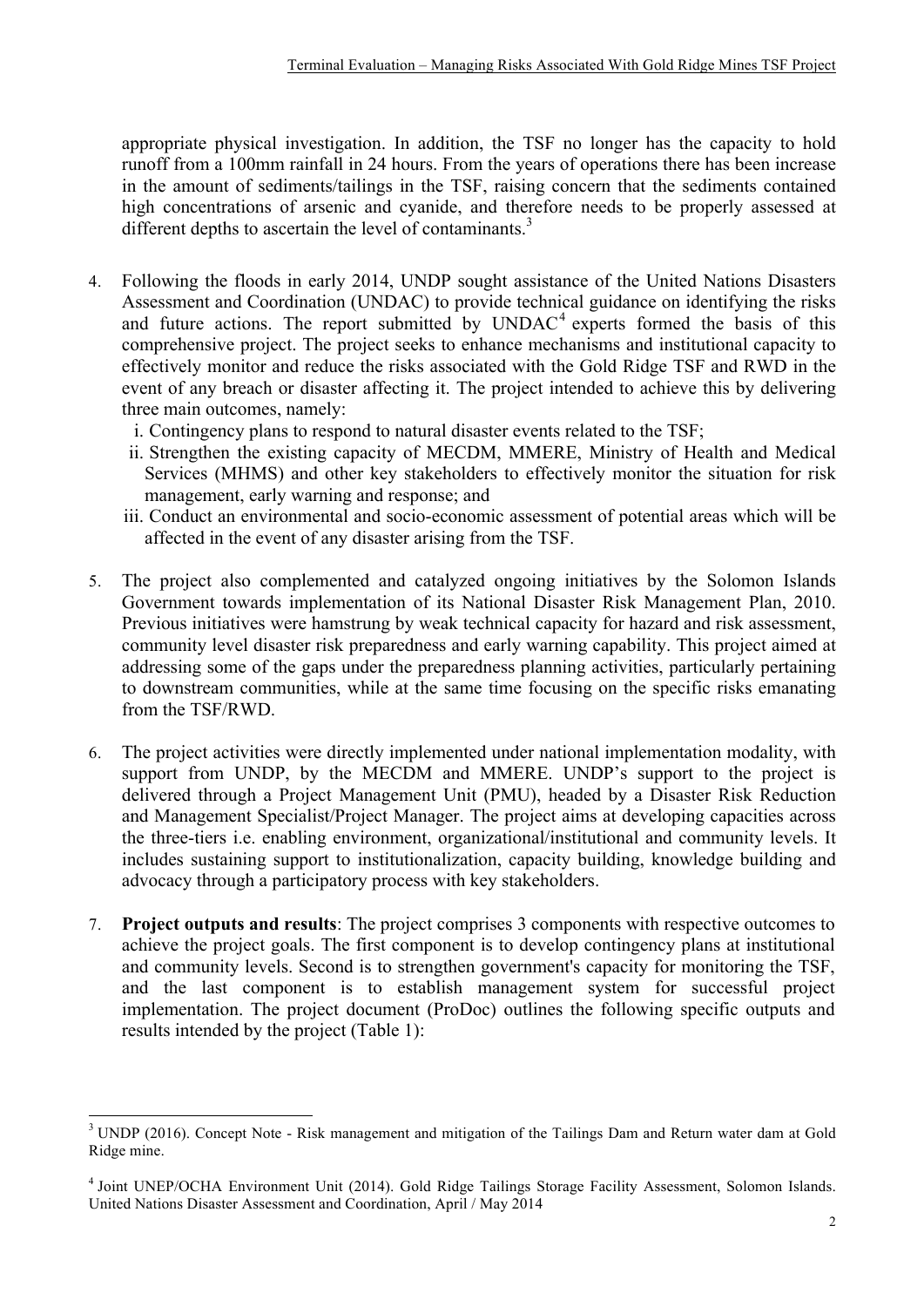## **Table 1: Outcomes and key outputs of the project**

| <b>Project goal:</b> To strengthen institutional capacities to effectively monitor risks associated with<br>the Gold Ridge Mining TSF & RWD. |                                                                                                                                                                                                                                                                                                                                                     |  |
|----------------------------------------------------------------------------------------------------------------------------------------------|-----------------------------------------------------------------------------------------------------------------------------------------------------------------------------------------------------------------------------------------------------------------------------------------------------------------------------------------------------|--|
| <b>Outcomes</b>                                                                                                                              | <b>Outputs</b>                                                                                                                                                                                                                                                                                                                                      |  |
| <b>Outcome 1: Contingency</b><br><b>Planning exercise</b><br>conducted and<br>completed in an inclusive<br>and participatory<br>manner       | Output 1.1: A comprehensive contingency plan to reduce and manage<br>all risks associated with the TSF and the RWD in place.                                                                                                                                                                                                                        |  |
|                                                                                                                                              | Output 1.2: Villages which may be potentially affected by any disaster<br>emanating from the TSF will have village or community disaster<br>preparedness and response plans with clearly identified early warning<br>and evacuation procedures and leadership and coordination structures<br>as well as available resources at the community level. |  |
|                                                                                                                                              | Output 1.3: TSF and RWD modeling conducted to inform contingency<br>planning.                                                                                                                                                                                                                                                                       |  |
|                                                                                                                                              | Output 1.4: Catastrophic dam-break scenario modeling undertaken.                                                                                                                                                                                                                                                                                    |  |
|                                                                                                                                              | Output 1.5: Key impact from spillovers identified and incorporated<br>into contingency planning.                                                                                                                                                                                                                                                    |  |
|                                                                                                                                              | Output 1.6: Assessment of TSF Tailings sediments-depth, volume,<br>contaminant levels, density, chemical interaction with surface waters.                                                                                                                                                                                                           |  |
| <b>Outcome 2: The capacity</b><br>of SIG on early warning,<br>detection and effective<br>response enhanced                                   | Output 2.1: The National Disaster Management Office (NDMO)<br>capacitated to undertake regular monitoring of Tailings dam water<br>level, rainfall, arsenic and turbidity and make these available to<br>relevant agencies for enhanced early warning and detection capacity.                                                                       |  |
|                                                                                                                                              | Output 2.2: Capacity of the National Public Health Laboratory of<br>MHMS and Geochemistry Laboratory of MMERE for regular testing<br>and monitoring assessed and gaps reduced.                                                                                                                                                                      |  |
|                                                                                                                                              | Output 2.3: Members of downstream and affected communities fully<br>made aware of possible risks and mitigating measures through the<br>design and roll out of awareness programmes.                                                                                                                                                                |  |
|                                                                                                                                              | Output 2.4: Capacity of SIG staff enhanced to monitor tailings dam<br>and downstream areas independently.                                                                                                                                                                                                                                           |  |
| <b>Outcome 3: Project</b><br><b>Management systems</b><br>and mechanisms for<br>sound project execution<br>and results delivery              | Output 3.1: Coordination mechanisms and effective project<br>management ensured.                                                                                                                                                                                                                                                                    |  |
|                                                                                                                                              | Output 3.2: Effective Monitoring and Evaluation (M&E) mechanism<br>in place.                                                                                                                                                                                                                                                                        |  |

**Project goal: To strengthen institutional capacities to effectively monitor risks associated with** 

*(Source: Project logframe, Terms of Reference, Annex 1<sup>5</sup> )*

 

<sup>5</sup> UNDP Solomon Islands (2018). Terms of Reference for Terminal Evaluation - Managing Risks Associated With Gold Ridge Mine TSF Project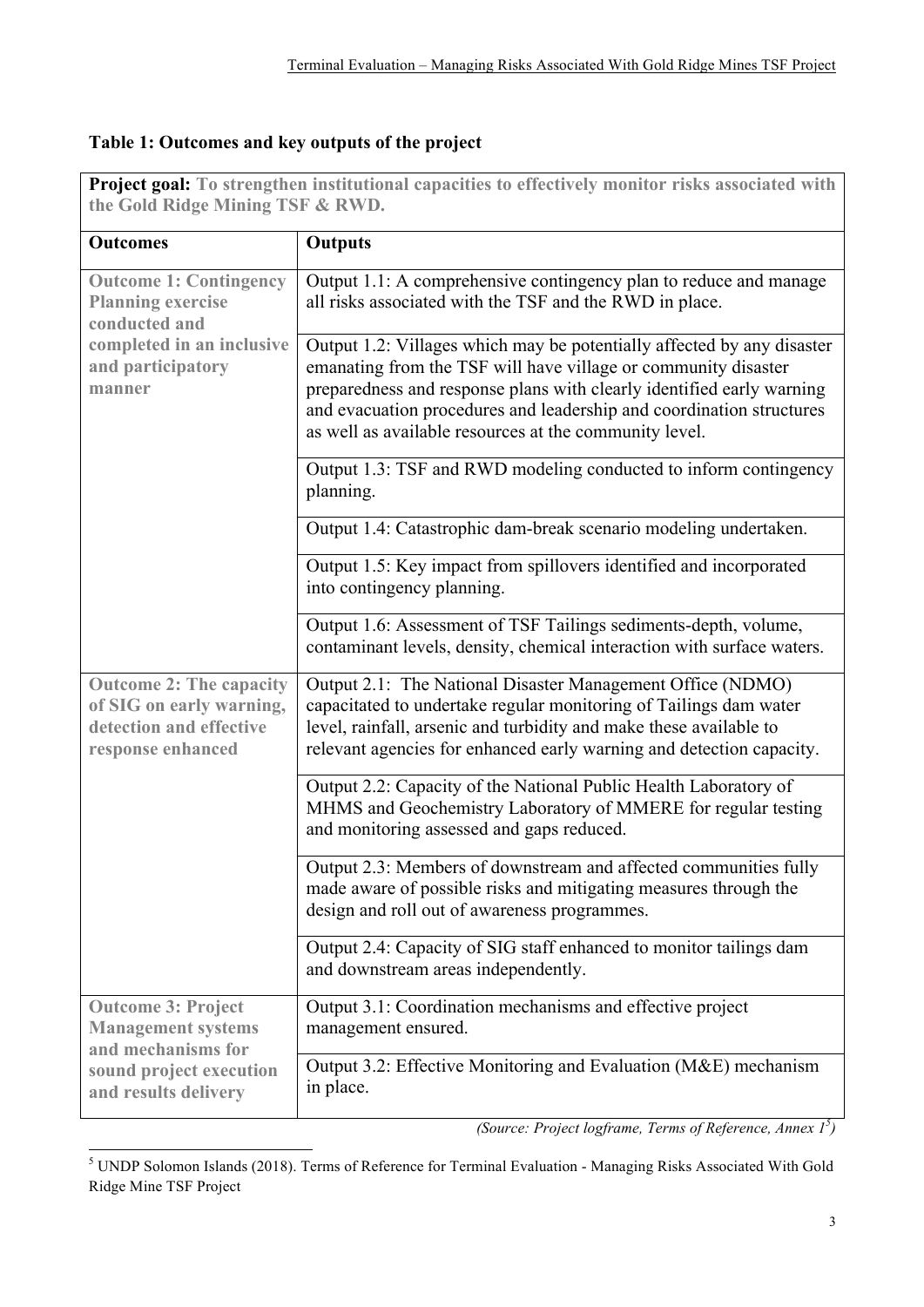|              | <b>Expenditure</b> |             | Projected<br>Expenditure <sup>6</sup> | <b>Total (US\$)</b> |
|--------------|--------------------|-------------|---------------------------------------|---------------------|
|              | 2016 (US\$)        | 2017 (US\$) | <b>2018 (USS)</b>                     |                     |
| Outcome 1    | 46,064.35          | 162,933.03  | 282,300.10                            | 491,297.48          |
| Outcome 2    | 5718.17            | 37,326.01   | 66,887.16                             | 109,931.34          |
| Outcome 3    | 6,490.75           | 45,124.13   | $107, 156.30^7$                       | 158,771.18          |
| <b>TOTAL</b> | 58,273.27          | 245,383.17  | 456,343.56                            | 760,000.00          |
|              |                    |             |                                       |                     |
|              | <b>Donors</b>      | US\$        |                                       |                     |
|              | <b>DFAT</b>        | 725,748.39  |                                       |                     |
|              | <b>UNDP</b>        | 34,251.61   |                                       |                     |
|              | <b>Total</b>       | 760,000.00  | <b>TII TAINT</b>                      | 20101               |

**Table 2: TSF Risk Management Project - financial status, 2016-2018**

*(Source: UNDP Solomon Islands, 21 November 2018)*

## **1.3 Scope and objectives of the evaluation**

8. The scope of the evaluation covers various activities undertaken since June 2016 up to the time of the evaluation. As described in the inception report  $(Annex 2)<sup>8</sup>$  the terminal evaluation examined results, achievements and challenges faced in the course of implementation of the project, with emphasis on learning and accountability. The evaluation used the following criteria based on UNDP evaluation guidelines to draw conclusions and make recommendations: *relevance, efficiency, effectiveness and sustainability*. The evaluation criteria, methods and questions addressed in the evaluation are provided in the inception report.

## **1.4 Key stakeholders**

9. The primary stakeholders of the evaluation are UNDP country office, OCHA, MECDM (NDMO), MMERE, Ministry of Health and Medical Services (MHMS) and National Disasters Council (NDC) of the SIG. Secondary (indirect) stakeholders are communities in disasterprone areas of Solomon Islands who are potentially directly affected by the course of action that is taken to address the risks associated with the TSF/RWD.

## **1.5 Organisation of the evaluation and declaration of conflict of interest, if any**

10. The evaluation was commissioned by UNDP country office (CO) and managed by its Project Manager for this project. Through an international recruitment process, an independent consultant was contracted to conduct the evaluation. The consultant had never worked for UNDP Solomon Islands or any of its partner agencies in the past, nor was the consultant being

 

<sup>6</sup> These figures may change when final expenditure statement is produced by UNDP at the end of December 2018.

 $<sup>7</sup>$  This includes an amount of US\$ 4,214.08 for hiring a national consultant to support NDMO in contingency planning</sup> (Outcome 1). So the net amount spent on outcome 3 during 2018 is projected to be US\$ 102,942.22, bringing the total amount over 2016-2018 to US\$ 154,557.10

<sup>&</sup>lt;sup>8</sup> Inception report, UNDP Solomon Islands – Terminal Evaluation of Managing Risks Associated With Gold Ridge Mine Tailings Storage Facility (TSF) Project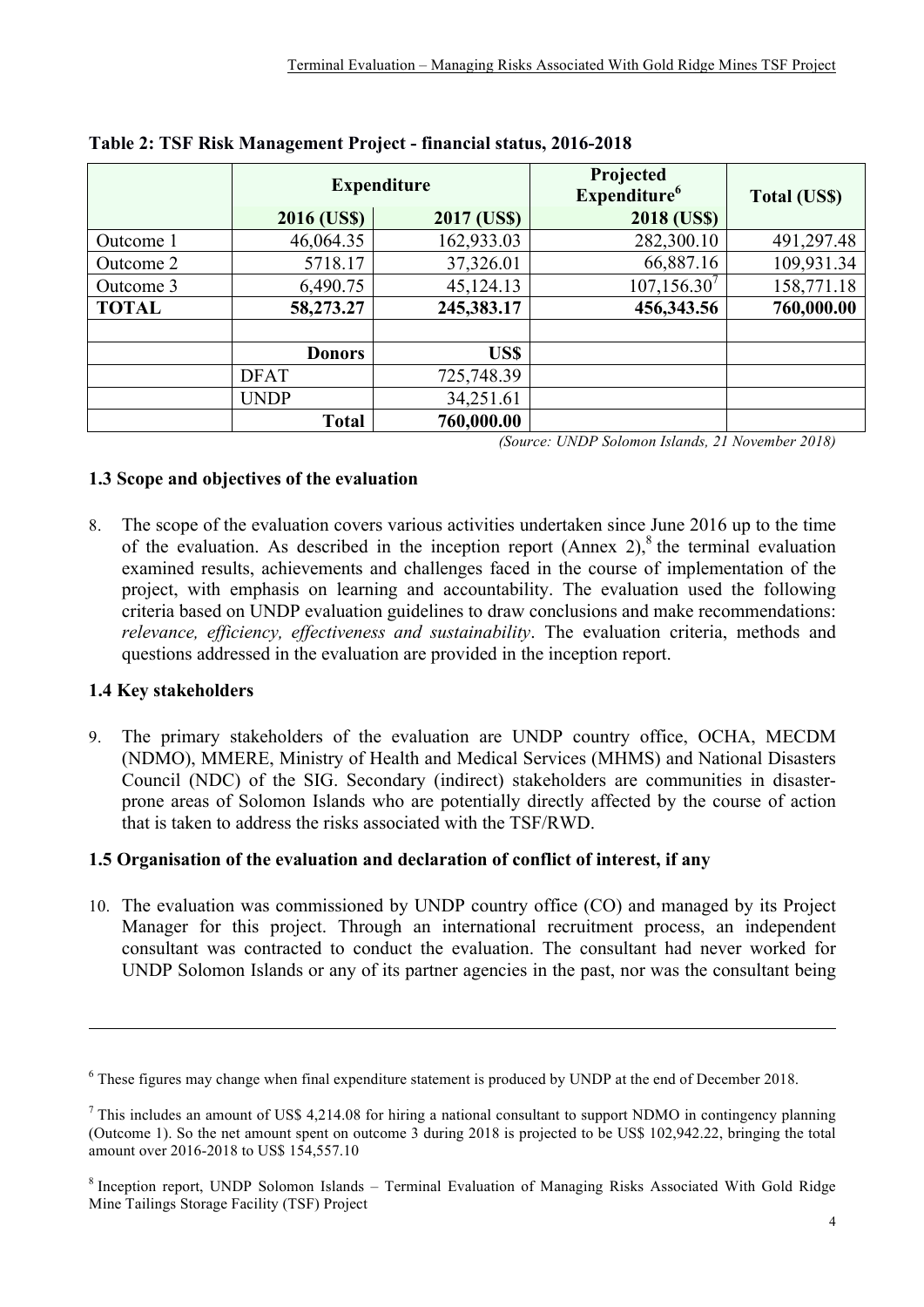considered for any other engagement as staff or consultant for UNDP CO at the time of the evaluation.

## **Methodology**

## **1.6 Methods and data sources**

- 11. The evaluation followed a mixed-methods approach involving document research, purposively selected key informant interviews (KIIs) with stakeholders and field visits to a small sample of disaster-prone communities who are also potentially affected by risks arising from the TSF/RWD. Detailed methodology is provided in the inception report. The evaluation matrix (Annex 3) developed during the inception stage and agreed with UNDP formed the basis for the evaluator to address the evaluation questions using different sources and methods of data collection and analysis. As is customary with mixed-method evaluations, triangulation with multiple sources of data comprising interviews and desk reviews was crucial for developing the evidence-base for this evaluation. Where discrepancies occurred that could not be resolved, the evaluator has not used such data for drawing conclusions or lessons and recommendations.
- 12. The evaluation interviewed a total of 20 key informants a breakdown of the key informants is provided in Table 3 below. Generic lead questions the evaluator used during interviews is provided in Annex 4 and a full list of key informants provided in Annex 5. Besides key informant interviews, the evaluator undertook substantial desk-based research, drawing on progress reports, studies and related documents provided by UNDP (a list of documents attached as Annex 6).

| Stakeholder group                                                | No of key informants |
|------------------------------------------------------------------|----------------------|
| <b>UNDP &amp; OCHA</b>                                           | $\overline{4}$       |
| Solomon Islands government staff (MECDM, NDMO, MMERE, 8<br>MHMS) |                      |
| Provincial authority                                             |                      |
| Community members (communities visited: St. Mary and Babani)     | 4                    |
| Others (mining company, donor)                                   | 3                    |
| <b>Total</b>                                                     | <b>20</b>            |

**Table 3: Breakdown of key informants, Terminal Evaluation, TSF Risk Management Project**

*(Source: Compiled by the evaluator, Terminal Evaluation 2018)*

## **1.7 Evaluation ethics**

- 13. The evaluation process ensured that the evaluator adhered to the following protocols in interactions with all stakeholders:
	- v *Informed consent* the purpose of the evaluation and how data was to be used was explained to all participants who voluntarily gave their consent to participate in the evaluation;
	- \* *Respect of rights* of those involved in evaluation process participants had the option of not answering any or all of the questions asked;
	- $\triangle$  *Anonymity* all information and/or views provided by the participants were on anonymous basis and the evaluator has not attributed any of the observations, findings and conclusions to any individual or organisation, unless explicitly authorised by interviewees in writing, nor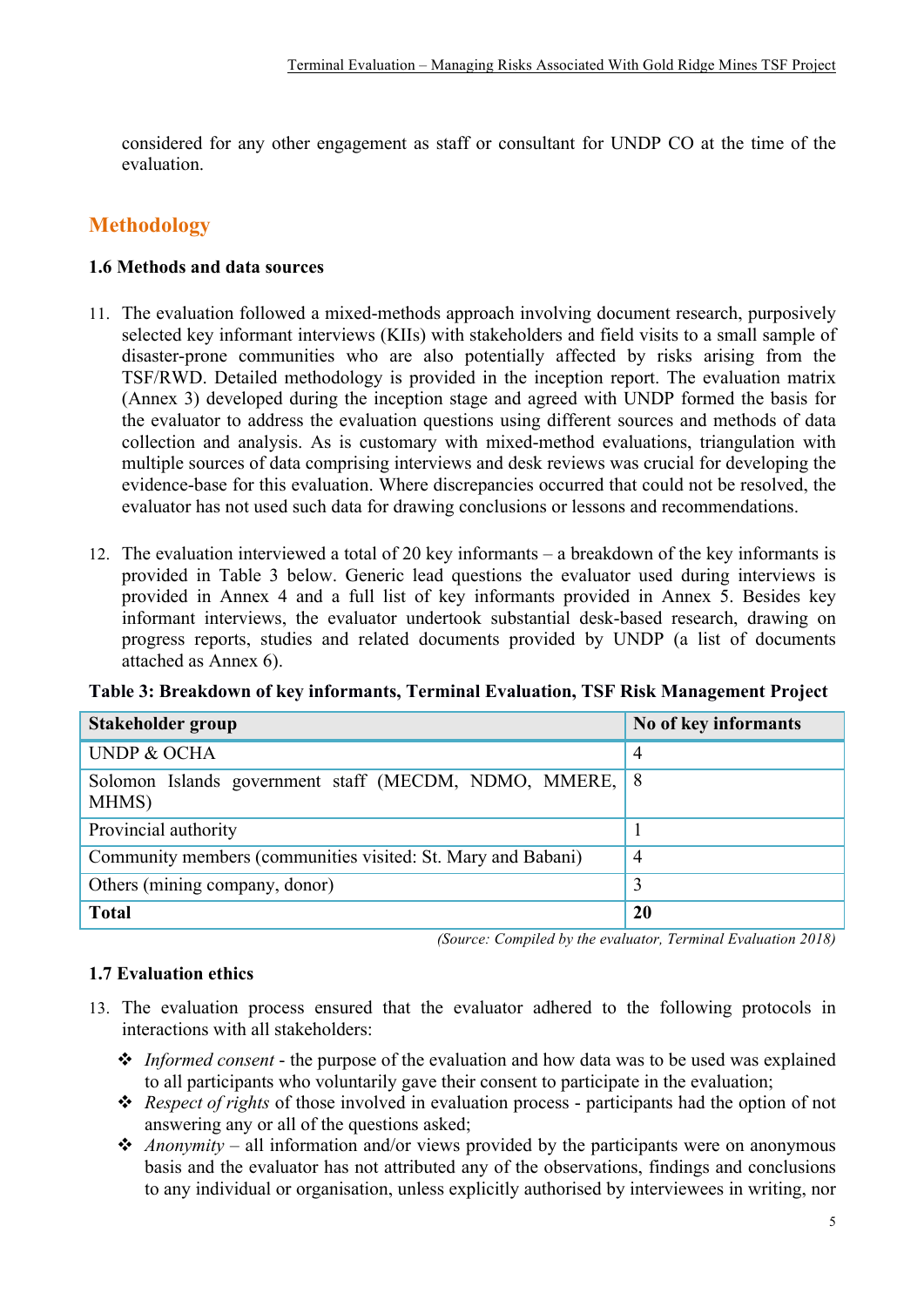was information provided by individual interviewees shared with third-parties, either orally or in writing, or transmitted electronically;

- \* *Respect dignity* interviews and data-gathering were conducted in a way that respects individual's dignity;
- $\triangle$  *Ensuring inclusivity* all voices were heard without any judgement made by the evaluator, ensuring respect to privacy and confidentiality.

## 2. FINDINGS OF THE EVALUATION

## **2.1 Outcome 1: Contingency planning**

14. The project's emphasis has been on contingency planning for managing risks associated with the TSF/RWD structures, based on scientific assessment of risks on the one hand, and community contingency planning for downstream communities to ensure disaster preparedness in cases of possible disasters associated with the TSF and RWD, on the other.<sup>9</sup> The contingency planning included undertaking several in-depth studies on geo-technical, hydrological and environmental aspects to assess the level of risks that informed the contingency plan (CP).

#### **TSF contingency plan**

- 15. When the mining company ceased its operations (2014), risk management associated with the TSF/RWD became a central concern at the time, as a non-operating mine increased risks from the TSF which needed regular water pumping / recycling and dewatering, besides monitoring of its sedimentation and structure. In the absence of the mine operator, there was no agency within the SIG responsible for undertaking these maintenance tasks, thus amplifying the risks for the local communities, though the SIG was pursuing options to get the mining operations restarted for its vital importance to the national economy. The SIG had already established a National Disaster Management Office (NDMO) within the MECDM under the National Disaster Management Plan (NDMP). However, there was no  $CP$  in the country<sup>10</sup> that could enable different agencies of the SIG or provincial government to launch a coordinated response in the event of any of the risks posed by the TSF materializing. The lack of a CP or a coordinated institutional mechanism was brought to the fore after spill-overs from the tailings dam in 2014 and April 2016.
- 16. The project brought several agencies of the MECDM (NDMO, Environmental Conservation Division), MMERE and MHMS together to develop a common and evidence-based understanding of the risks posed by the Gold Ridge Mine TSF for surrounding and downstream communities. With NDMO in the lead, the project facilitated in the first part of the CP process the development of a disaster response and preparedness plan, focusing on early warning and life-saving interventions in the event of flooding caused by rains and overflow or breach from the tailings dam. This was a significant contribution of the project as one of the gaps and challenges identified in the inception phase of the project was the lack of inter-ministry

 <sup>9</sup> Solomon Islands Government/UNDP (2016). Managing risks associated with the Gold Ridge Mine Tailings Storage Facility Project Document (June 2016 – Dec 2017)

<sup>&</sup>lt;sup>10</sup> Solomon Islands Government. Gold Ridge Mine Tailings Storage Facility - Contingency Plan, Version 2.1 (15/02/2017)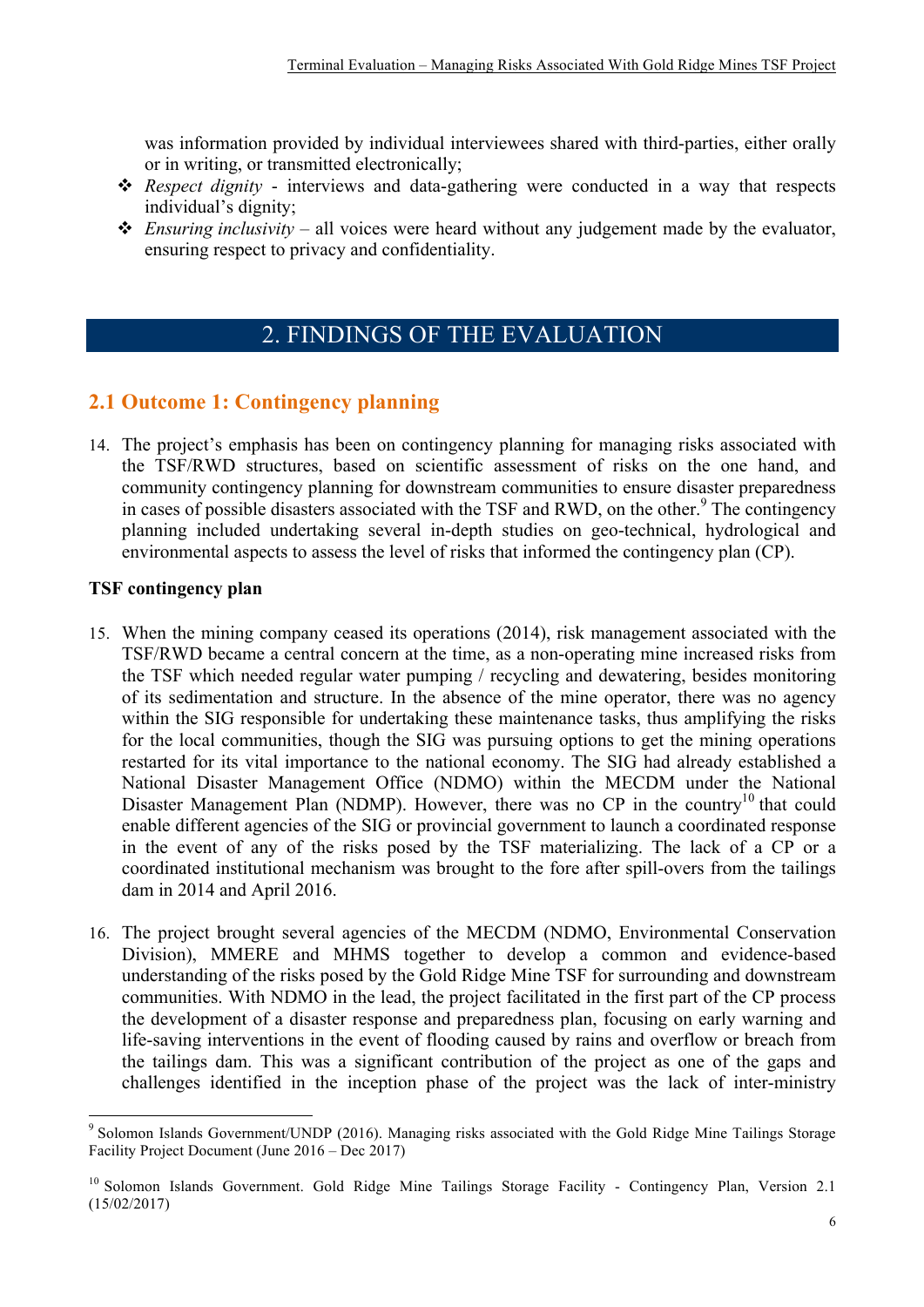communication and coordination to manage, monitor and respond to any disaster events caused by natural hazards to the  $TSF<sup>11</sup>$  Key informant interviews (KII) with SIG officials confirmed that traditionally they were not used to working in a collaborative approach going beyond their line Ministries, and this project provided a platform for this. A Technical Working Group (TWG) was set up in early 2017 to help identify data and knowledge gaps by the relevant government divisions that collected data from the Gold Ridge TSF, and agree on a coordination mechanism for monitoring and reporting process in respect of the Gold Ridge TSF. The contingency plan which was developed by February 2017 clearly defined the minimum preparedness actions, sectoral response and early warning procedures, coordination and management arrangements for various scenarios, including the priority scenario of spillovers, as well as, dam collapse.12 As part of the process, a simulation exercise was also carried out to test the operability of the CP that was developed.

17. The main custodian/owner of the institutional CP is the Guadalcanal Provincial Administration (GPA). Once developed, the project office in collaboration with NDMO focal point conducted a contingency plan familiarization workshop for the provincial staff.<sup>13</sup> Key informant interviews indicated that ownership of the CP by the GPA is weak as the capacity of the provincial office in relation to manpower and finance to manage and implement the plan is limited. Until this happens, the NDMO currently continues to spearhead the CP. This provides an added advantage in that the NDMO, being a national institution under the aegis of the MECDM, is in a better position to leverage national institutions, which is crucial for a coordinated approach.

## **Community contingency planning**

 

18. The project identified 31 at-risk downstream communities who might be potentially affected by any disaster associated with the TSF, and draft CPs for each community has been prepared during 2018. Key informant interviews with community members in 2 communities visited by the evaluator indicated that community members from each of the identified areas were trained in basics of early warning, disaster preparedness and response, including evacuation plans, in the event of any flood or disaster associated with the TSF. The preparedness training covered multiple hazards, namely floods, tropical cyclones and dam break scenario. Community leaders interviewed asserted that they were now better aware of the risks. In this regard, it is worth noting that NDMO has been working with several communities to test the Community-Based Disaster Risk Management (CBDRM) tools for some years now, with assistance from several other agencies (International Federation of Red Cross and Oxfam support was mentioned). This project enabled it to refine these tools, map local risks and set up community groups. The village leaders have been trained in risk assessments and preparedness planning through simulation exercises. NDMO now has eight (8) trainers to train communities in CBDRM, according to one key SIG informant. All the 31 communities now have a village disaster risk committee and a disaster risk plan for their respective communities. The Village Disaster Risk

<sup>&</sup>lt;sup>11</sup> UNDP (2017). Managing Risks Associated with Gold Ridge TSF Consultation Workshop for Technical Working Group Report, June 01 2017

<sup>&</sup>lt;sup>12</sup> UNDP (2017). Managing risks associated with the Gold Ridge Mine Tailings Storage Facility Project, Progress Report, Quarter 1, 2017.

<sup>&</sup>lt;sup>13</sup> UNDP (2017). Managing risks associated with the Gold Ridge Mine Tailings Storage Facility Project, Progress Report, Quarter 2, 2017.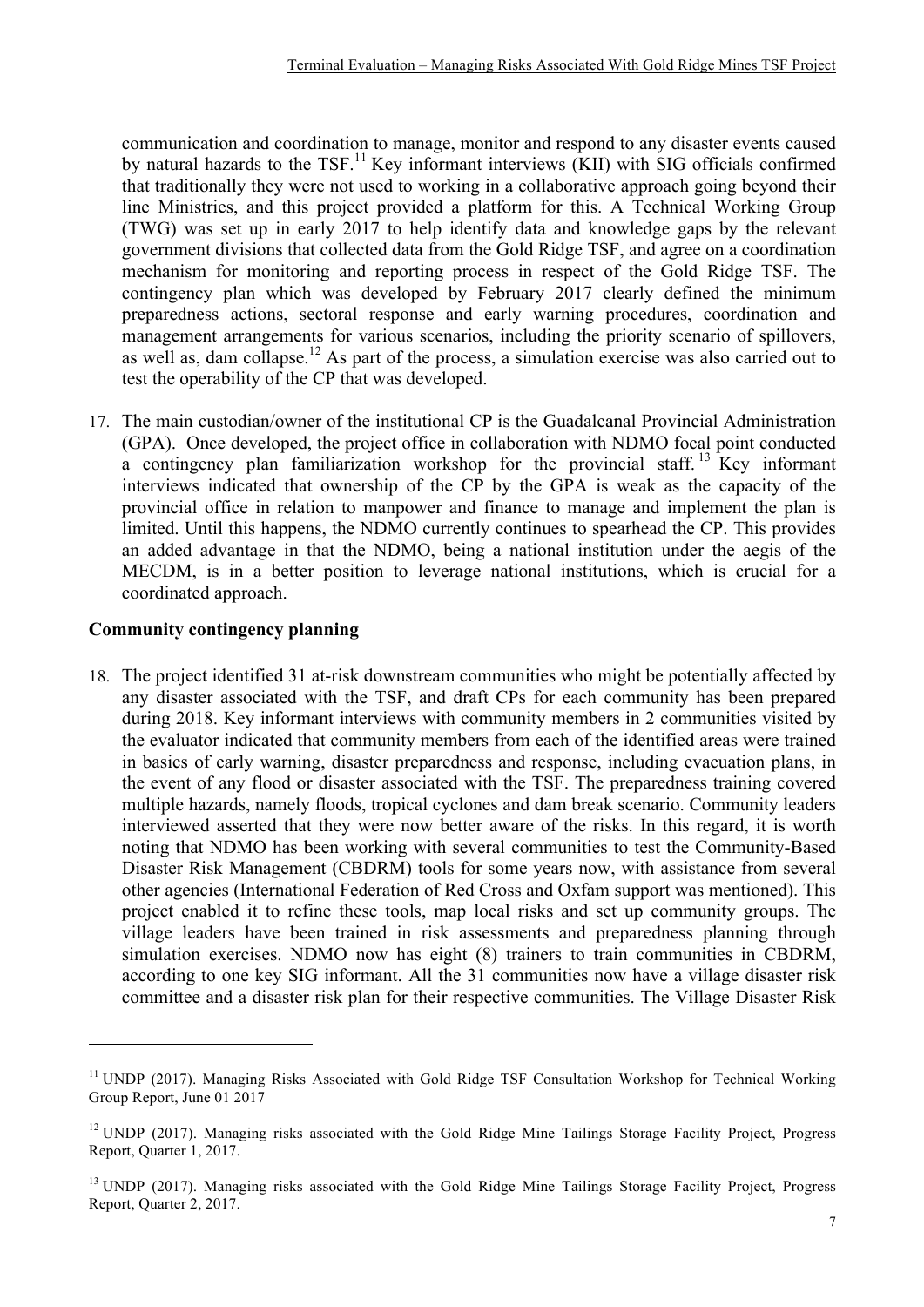Plans follow a standard format covering all critical areas (Box 1) that villagers need to prepare for and be aware of.

#### **Box 1: Core contents of a Village Disaster Risk Plan**

- 1. Response Mechanisms Village Disaster Risk Committee role and composition
- 2. Warning System
- 3. Village Profile
- 4. Hazard Assessment
- 5. Vulnerability and Risk Assessment
- 6. Community Disaster Risk Plan
- 7. Response Arrangements
- 8. Warning Alert System for multiple Hazards
	- Cyclone and Wave Surge
	- Tsunami
- 9. Flooding Flood warning through the Solomon Island Broadcasting Corporation (SIBC); Local level early warning for flooding Community Hazard Map
- 10. Village Disaster Risk Committee Contact Directory
- 11. Village Disaster Risk Plan Review
- 19. At the heart of the community contingency planning process has been direct and regular engagement between NDMO and other SIG ministries (water resources, for instance) with communities. Working with communities, NDMO and the Ministry of Water Resources are now identifying local risks and vulnerable points that pose enhanced risks. Local level early warning and alert mechanisms (sounding sirens, church bells etc.) to warn people of impending dangers are being put in place.
- 20. Interviews with communities indicated that, with the exception of the 2014 floods caused by heavy rains brought by tropical cyclone *Ita* which was one of the "worst flooding ever seen,"<sup>14</sup> people are used to dealing with the risks of regular floods in the area. Communities often welcome floods as these bring fine fertile silt which enhances fertility of their land. However, now their biggest concern appears to be the risk posed by the TSF, particularly the threat of arsenic and cyanide contamination from spill overs and sediment overflow from the dam. Though hydrological studies and regular monitoring data obtained by the National Public Health Laboratory (NPHL) of the MHMS show that the contamination, if any, have been very low and within WHO's permissible limits, the fear factor is strong. The perceived risk from the TSF gets amplified by the fact that the mine remains non-operational. The TSF is designed to store sediments and solid discharge from the mines, and any water that comes with sediments is meant to be recirculated, but with the plant not operating and rain and run-of water getting into the structure, the threat increases. Periodic dewatering was also done by the mine operator during flood season.
- 21. KIIs with community members, provincial administration and NDMO officials revealed that, as has been the experience with early warning systems in many developing countries, last-mile warning remains a key challenge. Villagers do not use radio as extensively as they used to in the past; mobile technology and social media which are used extensively are also fraught with challenges in that many of the villages do not have electricity and recharging handsets, though

<sup>&</sup>lt;sup>14</sup> OCHA (2014). Solomon Islands – Worst flooding in history (https://www.unocha.org/story/solomon-islands-worstflooding-history)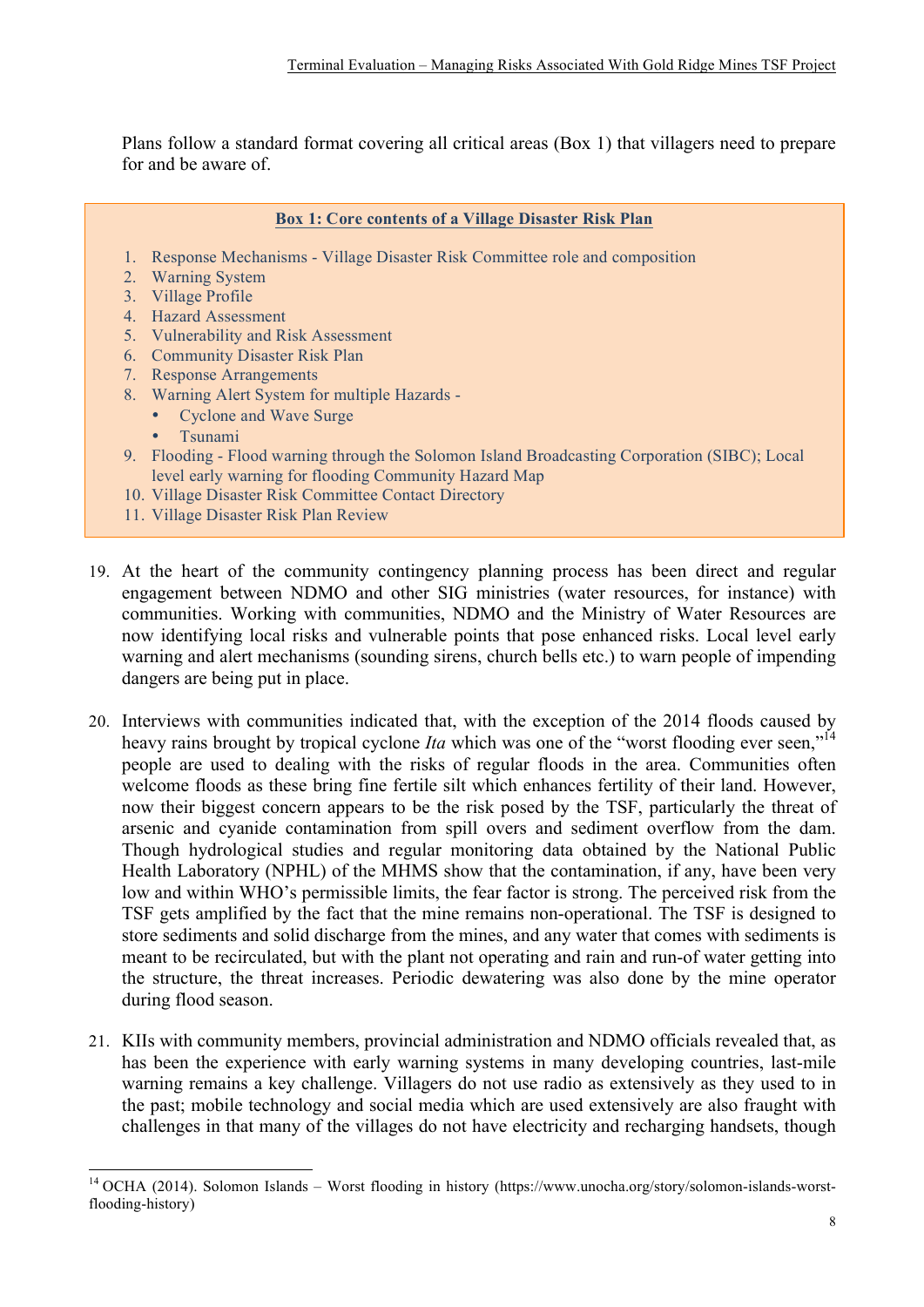the SIG is trying to promote solar panels. This is an area that requires continuous research into understanding community practices in order to maximize a multi-pronged approach to dissemination of early warning.

#### **Risk assessment studies**

<u> 1989 - Johann Stein, marwolaethau a bh</u>

- 22. Three technical studies were commissioned under the project to understand the hydrological and geotechnical influence on TSF safety and possible impact on physical environment in the event of a major contamination. The geotechnical study<sup>15</sup> which examined the stability of the dam structure identified several weaknesses and made recommendations, including the need for further technical tests and steps to improve the structure of the embankment. The key findings and recommendations were:
	- i. There remains some uncertainty over the initial data at the design stage, particularly with respect to soil quality and strength, which has a crucial bearing on quality of construction and stability of the structure. The current stability of the tailings dam was found to be lower than the design standard.
	- ii. Water seepage was observed downstream which, in the event of high phreatic level, could lead to slide in slope in toe areas.
	- iii. The upstream slope needs to be stabilized with gravels and vegetation cover to reduce erosion.
	- iv. There is need for thorough geotechnical testing of the materials to perform more rigorous analysis (static, under rainfall infiltration and seismic stability) and to propose solutions to improve the reliability of the embankment.
- 23. In brief, the geotechnical study points to a situation where not much can be said with certainty about the stability of the dam in the long term, due to missing data from the design phase. In any case, these structures are not meant to be permanent. The hydrological study<sup>16</sup> noted weaknesses in the spillway structure which increases risk of flooding and erosion downstream, especially during heavy rainfall as was seen during the 2014 floods. The study highlighted the need for systematic hydrometric data for monitoring and recommended installation of meteorological stations in the upper basin and hydrometric stations at low and middle elevation segments of the river network.<sup>17</sup> The study also recommended further modeling due to potential outburst of floods (debris or mudflow simulations addressing the high concentrations of sediment the dams might release) and dam-break scenario.
- 24. The third study assessed the water and sediments-depth, volume, contaminant levels, density, chemical interaction with surface waters (fluxes),  $18$  in order to enable contingency planning to mange the risk to downstream communities from uncontrolled discharges over the spillway, or failure of the TSF embankment. While the study found no cyanide contamination in river

<sup>&</sup>lt;sup>15</sup> Dr. Jianfeng Xue. Geotechnical Risk Assessment of the Gold Ridge Tailing Storage Facility Report 3-Final Report, 05 April 2018

<sup>&</sup>lt;sup>16</sup> Denny Rivas (2018). Hydrological assessment of the Gold Ridge Tailing Storage Facility (TSF) Catchment Areas on Guadalcanal - Report 2: Hydrologic simulations

<sup>&</sup>lt;sup>17</sup> Denny Rivas (2018). Hydrological assessment of the Gold Ridge Tailing Storage Facility (TSF) Catchment Areas on Guadalcanal - Report 4: Findings and recommendations

 $18$  University of Queensland (2018). Assessment of water and sediment quality within the Gold Ridge Tailings Storage Facility and riverine sites downstream of Gold Ridge Mine, Solomon Islands, Final Report-March 12 2018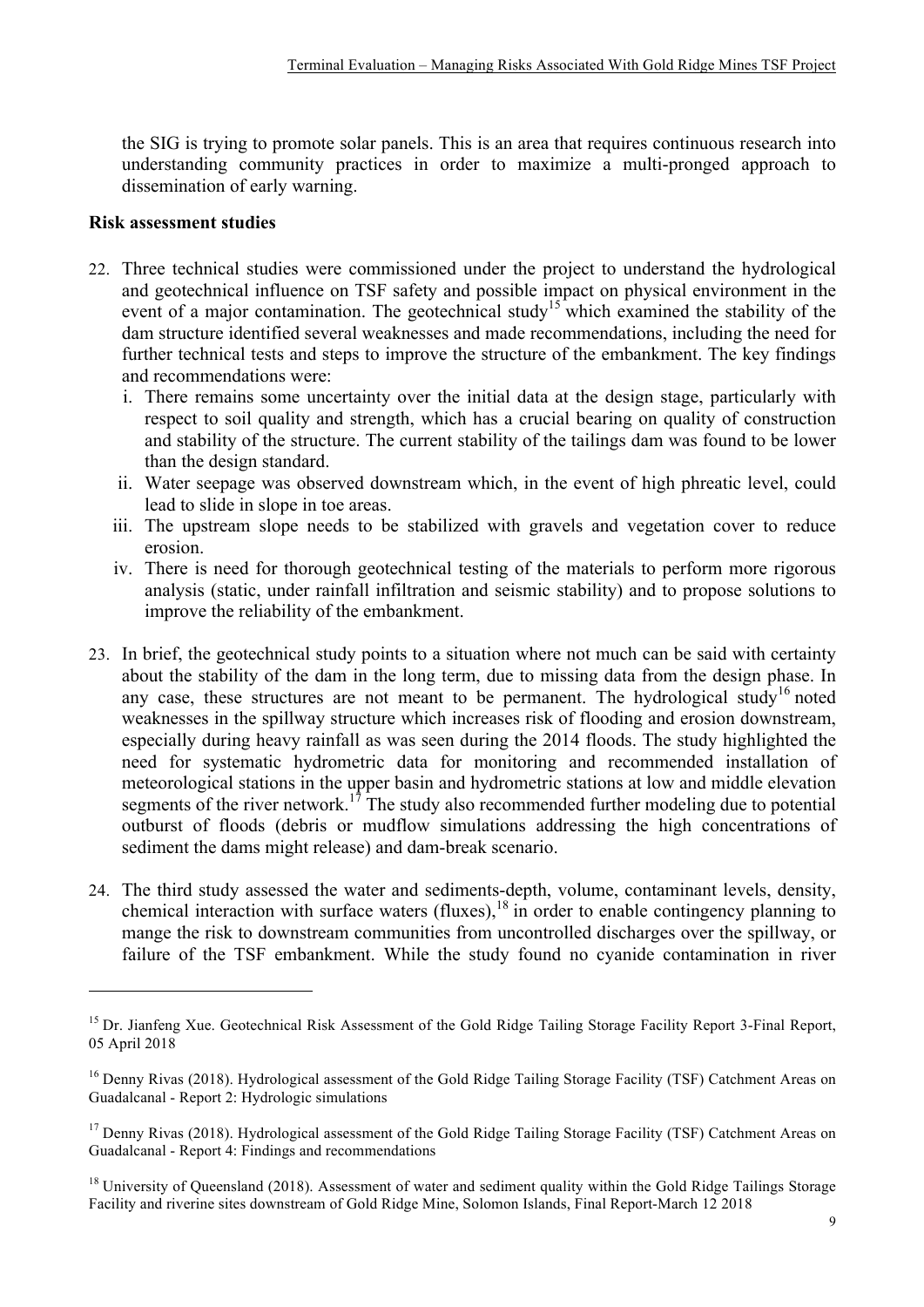sediments downstream of the mine, arsenic concentrations in tailing water near the spillway pose a risk when the water overflows during flooding or uncontrolled discharge downstream, though the MHMS monitoring data showed that such contamination was within the WHO permissible levels. The sediments within the TSF, however, contain high concentration of both arsenic and cyanide beyond WHO threshold. The structural integrity (of the dam) study which was in the original plan was not carried out.

- 25. The assessment reports have been shared with all the key ministries, though key informant interviews indicate that 'socialization' of these reports within different institutions has been uneven. Given the highly technical nature of these dense reports, a communication and dissemination strategy to engage policy makers and senior directors of relevant government institutions would have been helpful for people to internalize the findings and recommendations. It is understood that  $\text{UNDP}^{19}$  did raise the possibility of developing a communication strategy and a summary document extracting key findings and recommendations from all the studies with the SIG counterparts, but the idea did not attract much traction and was given up.
- 26. While the reports' findings may not have yet found their way into a revised version of the contingency plan, a few key findings and recommendations of these reports are certainly being acted upon, for example: (a) monitoring of water level and quality in the TSF; (b) regular monitoring of water quality for contamination level in rivers downstream; (c) upgrading of meteorological stations – automated weather stations are being installed by MECDM (under a different project); and (d) engaging the new Gold Ridge Mine operator right from the feasibility study phase that is currently being undertaken (see paragraph 27 below). The MECDM has taken the lead in ensuring that the new mine operator takes into account the findings and recommendations from these studies in developing their plans for future redevelopment of the Gold Ridge Mine.
- 27. All KIIs confirmed that the studies undertaken under this project have provided vital data for the SIG to manage the risks associated with the TSF/RWD. These have also given urgency to the task of scientific risk management. The SIG key informants confirmed that they are taking the technical assessment reports as reference point for all clearance requests for the mining operation. The new mine operator appears to be taking the findings emerging from the studies in outlining various options for reopening of the mine, for which a feasibility study is tentatively due to be submitted to the SIG at the end of 2018. The feasibility study will include risk assessment of the safety, environmental and social risks of the TSF.<sup>20</sup> In the meantime, when necessary during rains, dewatering options have also been considered, with approval from the MECDM.<sup>21</sup> During the past several months, regular meetings have been conducted between the new mine operator and key ministries of the SIG where discussions have been held on key parameters for risk management, and weekly TSF monitoring reports have been submitted to government stakeholders.<sup>22</sup> The new mine operator has undertaken further independent studies of its own, based on findings from the above studies, and claims to have developed an in-depth of understanding of the risks associated with TSF now. Trial operations

 $19$  A key informant in personal communication with the evaluator.

 $20$  Fiona Martin, GRML. Ppt presentation - Gold Ridge Mine Recommissioning update, September 2018

<sup>&</sup>lt;sup>21</sup> Gold Ridge Gazette, Issue 01, December 2017

 $^{22}$  Fiona Martin, GRML. Ppt presentation - Gold Ridge Mine Recommissioning update, September 2018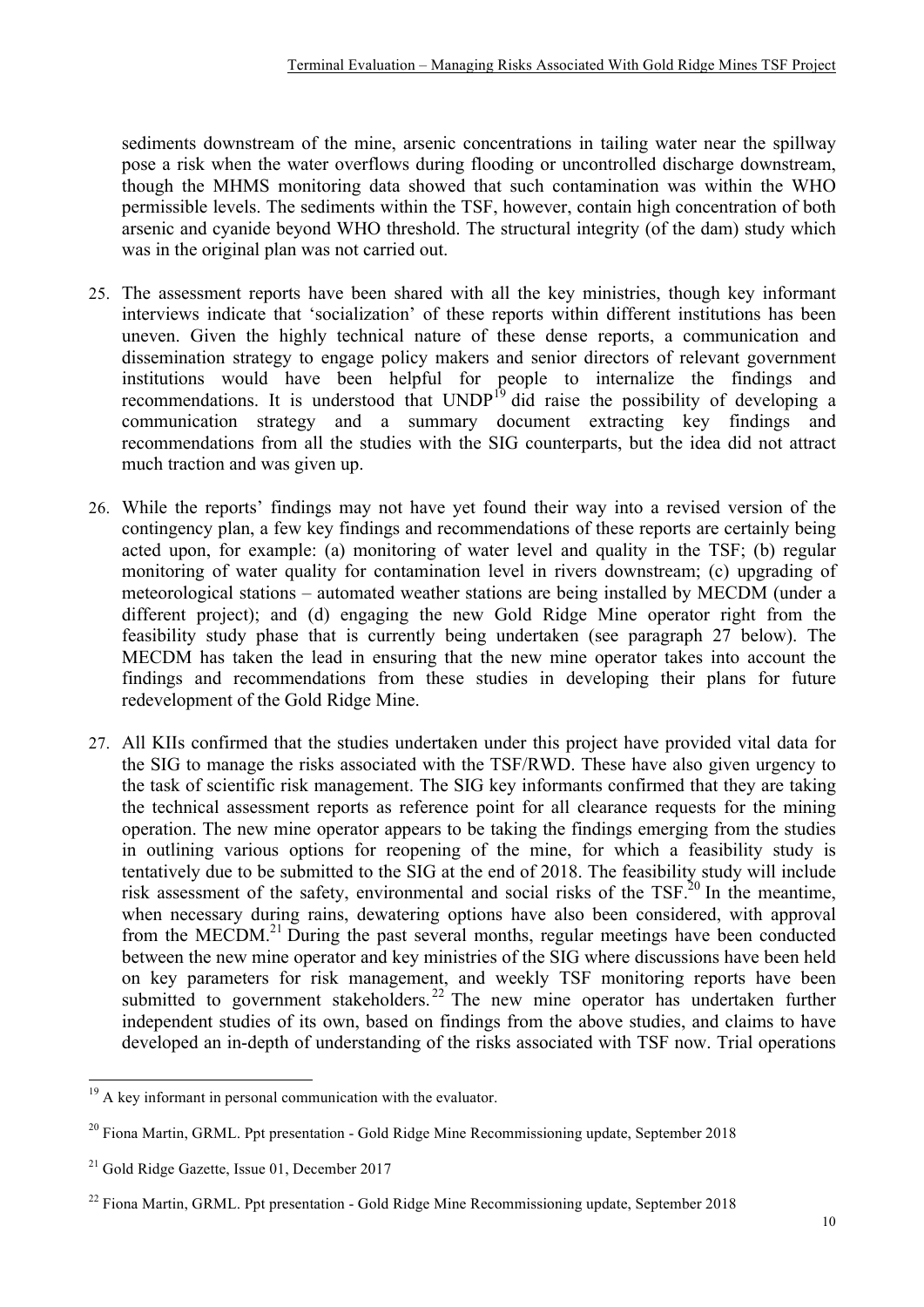of the mine are tentatively scheduled to start around March 2019.<sup>23</sup> The operator has specifically identified the following priority actions in relation to managing the risks associated with TSF, subject to approval by the SIG:

- Increasing freeboard<sup>24</sup> level of the TSF to 2.5 metres
- Reducing runoff into the TSF by constructing diversion channels (likely to be completed before the rains)
- Rebuilding the spillway, with sediment control structures
- Production method to be used in future will have less arsenic content in the discharge and will have no cyanide.

## **2.2 The capacity of SIG on early warning, detection and response**

- 28. The project's main contribution has been in delineating the roles and responsibilities of key institutions /ministries (namely, the MECDM, MMERE and MHMS) with regard to monitoring of key risk parameters, early warning and response to any threat arising from the TSF. As mentioned previously, by bringing together different ministries and technical departments, the project has attempted to facilitate dialogue among different institutions. KIIs indicate that though the studies produced valuable data which can now guide the MMERE and MECDM, in particular, in fulfilling their regulatory and developmental role vis-à-vis the GRM, technical capacities of the Ministries to deal with complex geo-hydrological and structural issues remain limited. In this regard, ongoing engagement with the consultants who undertook the studies would have been beneficial. However, as different consultants were hired for different studies, their engagement with the ministries/technical departments was of very limited, short-term nature. Key informants felt that if UNDP had commissioned one specialist agency/technical institution to undertake all these studies, the engagement might have been of a continuing nature which could have fostered technical exchanges with experts. This may have been an option UNDP considered, but was not found to be realistic for budgetary limitations, and hence individual consultants on short-term contracts were hired for different studies.
- 29. Monitoring of the TSF is being undertaken by various agencies of the SIG. In the past, water samples were sent mainly to Australia for testing which increased costs and delayed real time monitoring.<sup>25</sup> Now the National Public Health Laboratory (NPHL) of the MHMS conducts independent water quality sampling for arsenic and cyanide within the TSF and downstream areas. Since the departure of Santa Barbara in 2014, MECDM has initiated a monitoring programme of TSF water levels on a weekly basis with more frequent monitoring whilst the TSF is at critically high water levels. MECDM has improved its monitoring programme through the utilization of rotating lasers for water level and turbidity for water quality. MMERE (Geochemistry Laboratory) have also maintained regular monitoring of the TSF with assessments of rainfall, water level, river flow rates and treatment plant discharge rates.<sup>26</sup> KIIs

<u> 1989 - Johann Stein, marwolaethau a bh</u>

 $^{23}$  A mining company official in a personal communication with the evaluator.

 $24$  A technical term in hydrology, which means the vertical distance between the top of the dam and the full supply level on the reservoir.

<sup>&</sup>lt;sup>25</sup> UNDP (2017). Project Logical Framework, updated 2017, Annex A to the Annual Progress Report 2017

<sup>&</sup>lt;sup>26</sup> Solomon Island Government/UNDP. Managing risks associated with the Gold Ridge Mine Tailings Storage Facility Project Document (June 2016 – Dec 2017)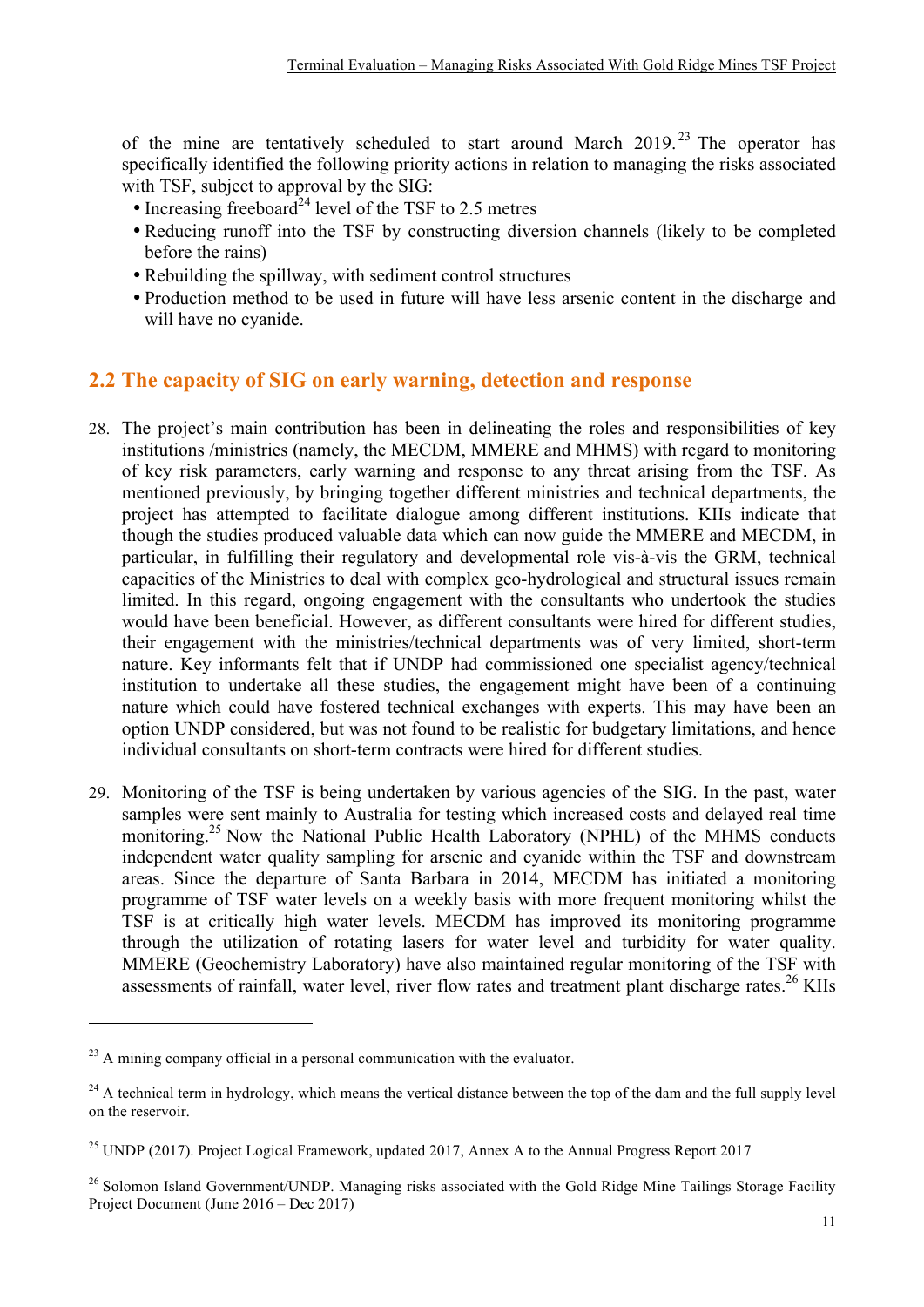however revealed that sharing of data among different agencies remain limited, with all agencies interviewed for this evaluation stating that they have no idea of the data gathered by other agencies as data are not shared across agencies. There is no effective coordination in place to see that data collected are analyzed and shared with the interested stakeholders.<sup>27</sup>

30. Under the project, equipment like arsenometer, spectrphotometer <sup>28</sup> and meteorological equipment are being provided/upgraded to all the 3 Ministries. The delay in procurement of the equipment was caused partly by delay in agreeing the specifications with different ministries, and partly due to UNDP's procurement delays. Once these equipment are delivered and staff trained in their use, it is expected that more rigorous and systematic monitoring data will be generated for managing the TSF risks. Besides these, the NDMO has been provided 6 drones for conducting aerial surveys to identify potential geophysical hazards. Using these drones, currently NDMO is mapping disaster risks across the country. A number of pilots (8) have been trained to operate these drones, and they are also assisting other Ministries (Water Resources, Agriculture) in using drones for conducting surveys, according to key informants.

#### **Community awareness and community-based risk reduction measures**

31. As discussed previously, the village level disaster risk plans created space for the NDMO to engage with communities in identifying local hazards and plan measures to manage the risks. Through use of several tools, communities have been made aware of various risks, including risk of flooding and spill-overs from the TSF. The communities have a high perception of risks, particularly with regard to the dam breaking and causing flash floods, besides high arsenic and cyanide contamination taking their toll. Part of this arises from mixed and conflicting awareness messaging to downstream communities from various agencies. More will need to be done in terms of regular and transparent communication with communities, with the engagement of senior leaders of the government and mining authorities.

## **2.3 Project management**

 

32. Given the multi-agency nature of the project, while this project has been implemented by MECDM and MMERE, UNDP provided full NIM support. The implementation of the project has been delayed, requiring two extensions - designed to end in December 2017, the project is now coming to an end in December 2018. Part of the reason is that the complex technical nature of the project required preparatory time for UNDP to get going during the later half of 2016. One of the first tasks the project undertook was to facilitate preparation of the TSF contingency plan based on the available data in early 2017. The first project board meeting took place in February 2017. UNDP recruited a staff (Project Manager) with a generalist background to get the project off the ground, but this did not quite work as the person had difficulty in engaging on technical issues of the project. The project effectively got moving in the first half of 2017 after a new PM, who is a UN Volunteer, replaced the previous incumbent. In its second meeting in August  $2017<sup>29</sup>$ , the project board noted delay in implementation,

<sup>&</sup>lt;sup>27</sup> UNDP (2017). Managing risks associated with the Gold Ridge Mine Tailings Storage Facility Project, Progress Report, Quarter 2, 2017.

 $28$  A specialized instrument to detect heavy metals in water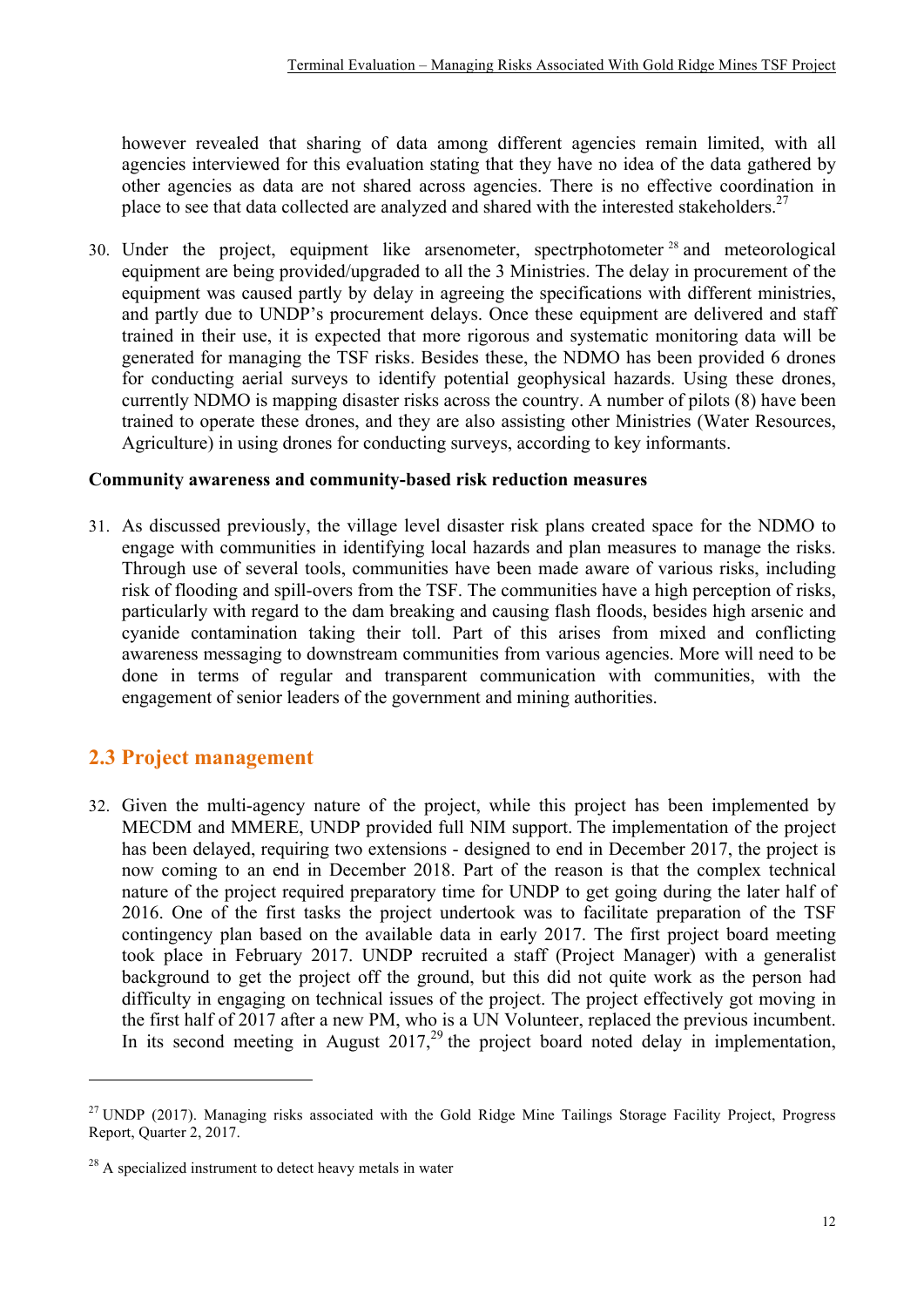particularly with regard to commissioning the technical studies as the technical ministries were unable to provide timely feedback on the ToRs. The technical studies were finally started in late 2017 and completed by April 2018. Some delays are also attributed to moving timelines in ongoing negotiations with the new buyer of the company regarding reopening of the mines.

33. For community contingency planning, UNDP had to bolster the capacity of NDMO with additional support provided through a national consultant during 2018 to validate the information and data in the plans. The project's progress was reviewed every quarter and where necessary, the logframe was revised to take into account any changes felt to be necessary. Output 2.7 (geotechnical assessment training and use of equipment) in the original logframe was dropped as this was found to be unrealistic within the timeframe, besides the fact that technical capacity within the agencies on geotechnical issues was limited.

## 3. CONCLUSIONS, LESSONS AND RECOMMENDATIONS

## **3.1 Relevance30**

- 34. The project is in line with the National Development Strategy<sup>31</sup> of the SIG which stresses the critical importance of effectively managing the risks of natural disasters, requiring greater emphasis on disaster preparedness and mitigation to reduce the impact of a disaster. Disaster management arrangements in the country are governed by the National Disaster Council Act (1989), supported by the National Disaster Risk Management Plan (2010). The National Disaster Risk Management Plan<sup>32</sup> provides for institutional arrangements for the Solomon Islands Government to address disaster risk management, and has been endorsed by the National Disaster Council (NDC) established under Section 3 of the National Disaster Council Act and approved by the Cabinet of the Solomon Islands Government. The Act establishes the NDC with the National Disaster Management Office (NDMO) as its secretariat. The NDC Act also established the Provincial Disaster Committees (PDC). However, these have not been active due mainly to capacity and resource constraints and have largely been left unsupported over the years. Nonetheless, the need to strengthen Provincial Disaster Risk Management arrangements has been recognised and support activities are increasing.
- 35. The project strategies are well aligned with the United Nations Development Assistance Framework (UNDAF) focus on knowledge management and capacity development. As can be seen from Table 4 below, the central outcome of the project, contingency planning, is directly

 $29$  UNDP (2017). Minutes of the Project Board Meeting, 24 August 2017

<sup>&</sup>lt;sup>30</sup> Questions addressed: To what extent is the project in line with National Development Strategy and National Disaster Management Plan? To what extent are/do the objectives, design and allocation of resources realistic, integrate available knowledge and experience and adhere to recognised national or international standards? Is there a clear rationale in the project logic in terms of linkage between activities, outputs and outcomes? Has the project been able to adapt its programming to any contextual changes during the period of its implementation?

<sup>&</sup>lt;sup>31</sup> Ministry of Development Planning and Aid Coordination, SIG (2016). The National Development Strategy, 2016-2035. April 2016

<sup>&</sup>lt;sup>32</sup> Solomon Islands Government. National Disaster Risk Management Plan, October 2009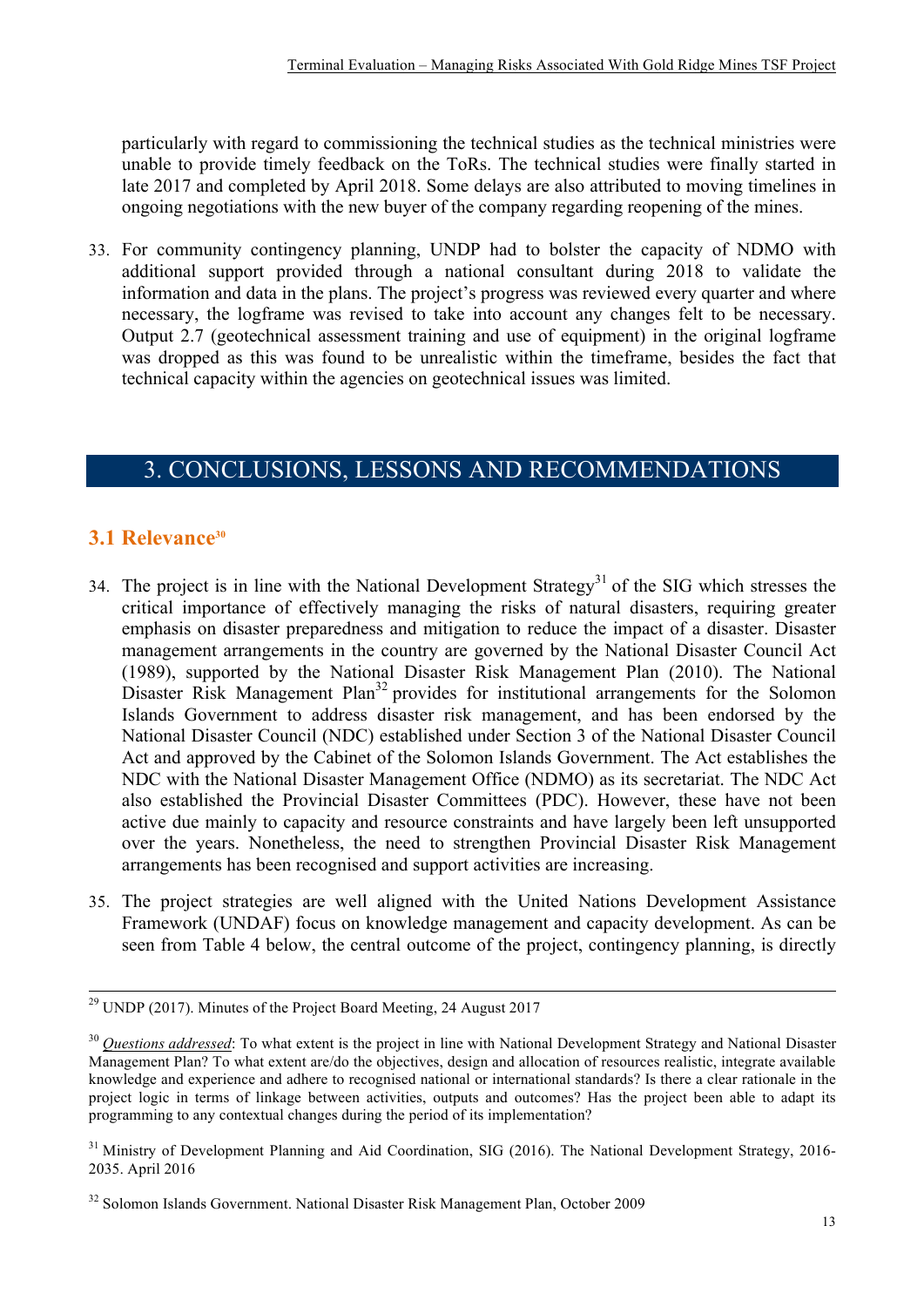in line with the following priority focus areas of the National Development Strategy (NDS) of the  $SIG.$ <sup>33</sup>

| <b>Priority focus areas</b>                                                                | <b>Policies and programmes</b>                                                                                                                                                                                            |
|--------------------------------------------------------------------------------------------|---------------------------------------------------------------------------------------------------------------------------------------------------------------------------------------------------------------------------|
| Increase risk awareness<br>and knowledge at all<br>levels                                  | Increase awareness of disaster and climate risks at the<br>community level by promoting risk awareness raising as<br>part of ongoing development planning.                                                                |
|                                                                                            | Raise awareness of key development actors on disaster and<br>climate risks, their causes and impacts.                                                                                                                     |
|                                                                                            | Promote risk identification and assessment including assessments<br>of vulnerability and hazards as part of the community<br>development planning process and ongoing identification of<br>development needs.             |
|                                                                                            | Strengthen management, communication and use of risk<br>information including widespread use of GIS and community<br>"risk maps" to identify high-risk areas and support risk informed<br>development planning.           |
| Support community disaster<br>climate<br>preparedness,<br>and<br>protection and adaptation | Support the development of community risk management plans<br>in all high risk communities in the country and where<br>appropriate, safe community evacuation centres catering for the<br>needs of all vulnerable groups. |
|                                                                                            | Train and organise leaders and key community members<br>including representatives of vulnerable groups on community<br>response and preparedness such as regular exercises and drills.                                    |

|  | Table 4: NDS priority focus areas, disaster risk management, awareness and preparedness |  |
|--|-----------------------------------------------------------------------------------------|--|
|  |                                                                                         |  |

*(Source: The National Development Strategy, 2016-2035. Pp 43-44)*

- 36. The project design was based on an in-depth analysis of the context arising from closure of the mine operations and built on the ongoing monitoring and assessment work that various ministries /agencies of the SIG had been carrying out during 2013-2016. The UNDAC study referred to in section 1.2 also helped distill the issues the project needed to focus on. The project design took into account key gaps that were identified by various assessments analysis, for instance, weak inter-ministerial coordination, lack of capacity to undertake routine monitoring and analysis of environmental pollutants in water and sediments.<sup>34</sup> Towards this, besides addressing the need for scientific risk analysis, the project aimed to bring about better coordination amongst key national institutions responsible for regular monitoring as well as disaster risk reduction and mitigation.
- 37. The project's results chain (logframe) and strategy are clearly aligned with the overall goal of the project to strengthen institutional capacity of key institutions to effectively monitor risks associated with the TSF and RWD. Additionally, the outputs sought for improved coordination of data collection and information sharing, and having preparedness plans in place were highly relevant. With a small budget, the project had a limited set of highly relevant objectives of facilitating risk-informed contingency planning and monitoring capacity development, and

<u> 1989 - Johann Stein, marwolaethau a bh</u>

<sup>&</sup>lt;sup>33</sup> Ministry of Development Planning and Aid Coordination, SIG (2016). The National Development Strategy, 2016-2035. Pp 43-44, April 2016

<sup>&</sup>lt;sup>34</sup> Solomon Islands Government/UNDP. Managing risks associated with the Gold Ridge Mine Tailings Storage Facility Project Document (June 2016 – Dec 2017), pp 7.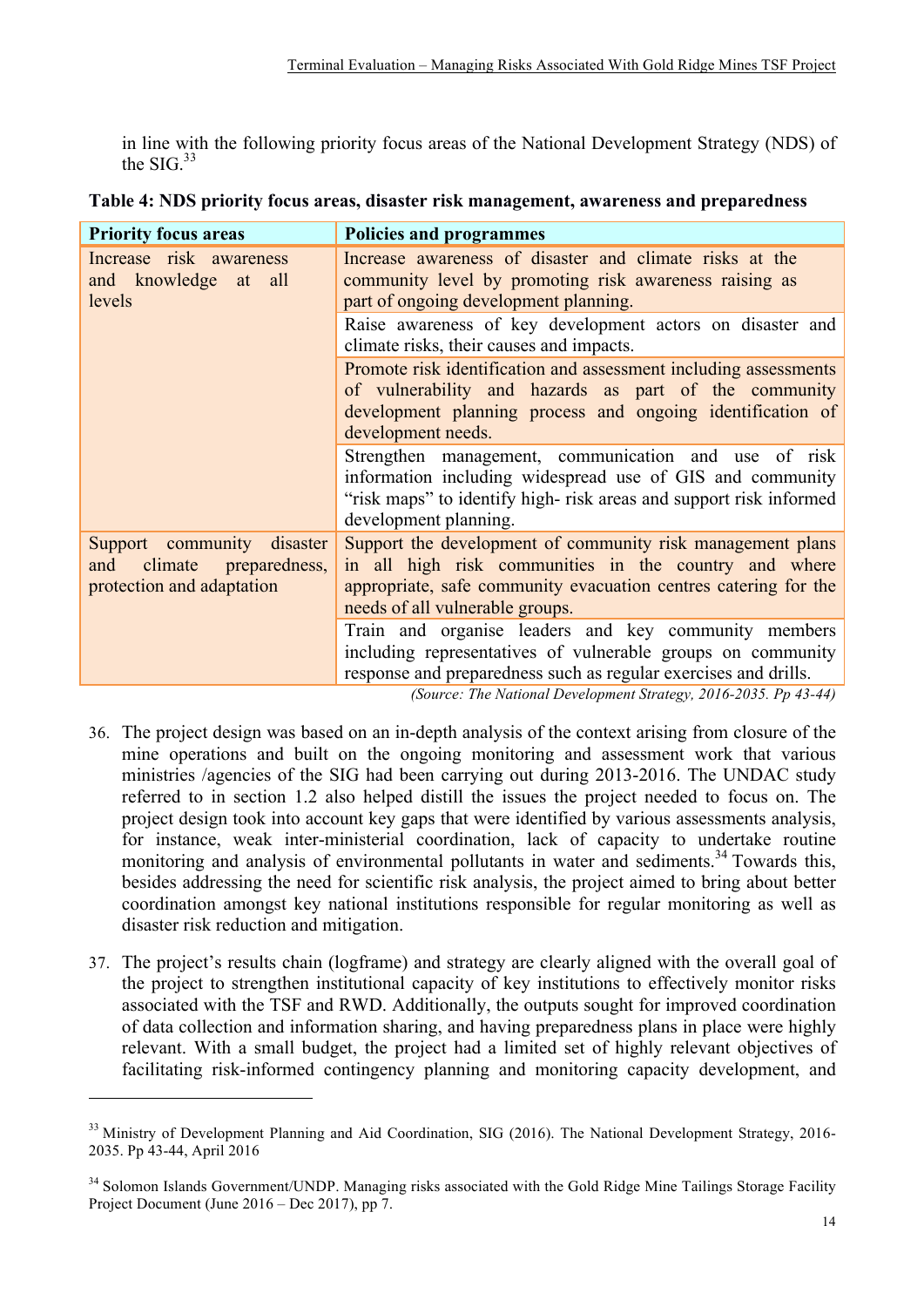rightly did not get side-tracked into issues to do with reinforcement or redesign of the existing dam or TSF structure which are decisions the SIG and the mining companies may need to take. As can be seen from Table 2 presented earlier, the project allocated nearly 63 per cent of its resources to outcome 1 (contingency planning and technical assessments) which was appropriate, given that this was the central purpose of the project.

## **3.2 Effectiveness**<sup>35</sup>

 

- 38. Findings presented in section 2 show that the project achieved all its intended outputs under the outcome 1 area, while its achievements on outcome 2 have been mixed. All vital data required for managing the TSF-related risks are now available and risk mitigation measures can be planned by responsible agencies. Community risk management plans have been developed and a general level of awareness among the downstream communities exist, though this needs to be constantly reinforced with consistent messages from all agencies involved in dealing with disaster prevention, preparedness and response in the TSF catchment area. The project has enabled the NDMO to systematize its approach to rolling out village risk management plans, backed by awareness and training of village leaders and representatives. The experience gained from its work with Guadalcanal communities which was the focus of this project has enabled the NDMO to begin to roll out community contingency planning process throughout the country, with resources made available through other projects.
- 39. Capacity enhancement of key government agencies has been achieved to a limited extent through provision of equipment to the three key ministries involved in the project. Provincial level capacity to take forward disaster management agenda still remains limited. Coordination among agencies, though attempted, remains a gap, especially with regard to sharing of data and developing a unified approach to assessing risks. Furthermore, in the absence of adequate technical capacity in the MMERE, it is unclear as to which agency will take the lead for managing the risks associated with structural breach or dam-collapse of the TSF. This is an area that will require attention from the SIG authorities, as disaster management demands a whole-of-government approach and cannot be handled by individual agencies working in isolation. A short-term project with limited resources could not probably have achieved anymore than what has been realized under this project.
- 40. The project has enabled NDMO to work with 31 communities in developing community disaster risk plans and training community members, including women. During selection of trainees, special attention was paid to including as many women and youths as possible in each village. Apart from this component of the project, direct interaction with communities was not central to the delivery of this project.
- 41. The project benefitted from UNDP's handling of the complex technical nature of project management, particularly with regard to drawing up the ToRs for the technical studies and

<sup>&</sup>lt;sup>35</sup> *Questions addressed*: What were the intended and unintended results (positive or negative) and the key explanatory factors behind the results? To what degree UNDP contributed to the observed results? To what extent interventions have succeeded in reaching vulnerable people (for example, women) in downstream communities? What were the risks involved and to what extent were they managed? What lessons have been learned from the project regarding achievement of outcomes? What changes could have been made (if any) to the design of the project in order to improve achievement of the project's results? Are there any synergies with other UNDP and other programmes and projects implemented by other agencies on emergency preparedness & response in the same areas?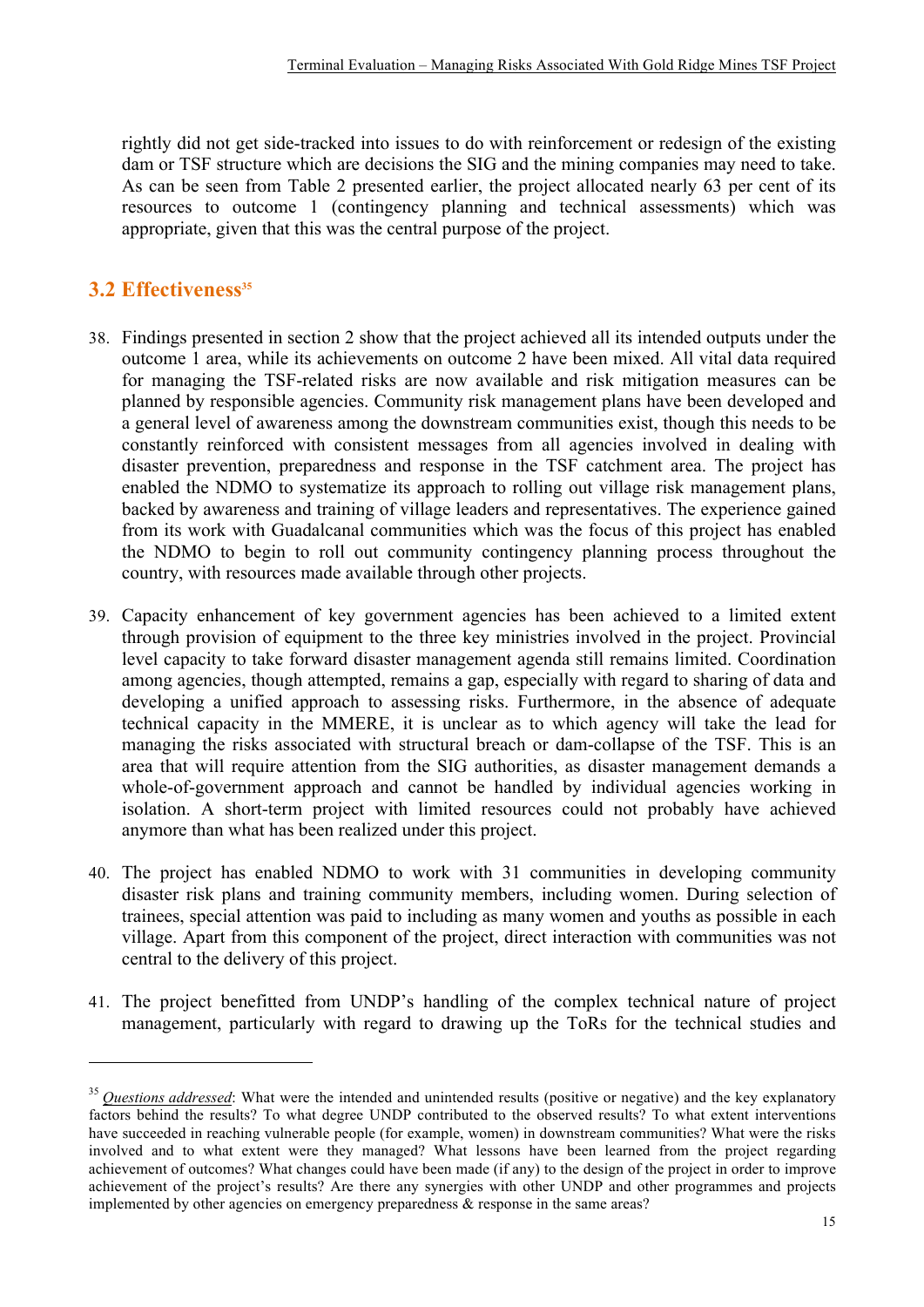procuring of services of specialist experts, besides the former's ability to bring on board key government departments and UN agencies (OCHA and WHO) together to work on the project. Besides UNDP's contribution, WHO's ongoing work with the MHMS (NHPL) on monitoring and analyzing the water and sediment quality, and NDMO's ongoing engagement on CBDRM through support provided by several NGOs and Red Cross, provided synergy to this project.

42. One lesson emerging from this project is that for projects requiring such technically complex multi-disciplinary interventions, coordination mechanism among different agencies/ministries needs to be built in the project design. In this instance, coordination has been slow in the absence of an inter-ministerial governing mechanism within the SIG, compromising the effectiveness of the project, as sharing of data and collaboration between agencies remains problematic. Another important lesson is that adequate time and resources needed to be in place for dissemination and internalization of complex technical reports written by specialists.

## **3.3 Efficiency36**

<u> 1989 - Johann Stein, marwolaethau a bh</u>

- 43. As discussed earlier, project implementation was slow in the initial stages for reasons to do with not having a technically competent project manager for the first year of the project and the time taken to identify the niche expertise required for the technical studies. One of the main challenges was that the project office and the respective government ministries did not have the necessary expertise to provide quality technical inputs to the terms of references that required for engagement of external consultants to undertake technical studies. This contributed to the delay in procurement process.<sup>37</sup> Considering the complex technical nature of the project for which expertise within the country was very limited, on the one hand, and getting three different ministries to work together, perhaps the 18-months' duration initially envisaged was slightly over-ambitious. At the end, the project took nearly two and half years to complete.
- 44. Due to the highly technical nature of the project, a technical advisory service provider, Norwegian Geotechnical Institute (NGI), was hired to provide technical oversight, the cost of which (US\$ 118,500) was not budgeted project proposal. The project management (outcome 3) which includes monitoring and evaluation absorbed slightly over 20 per cent (US\$ 154,557) of projected expenditure, while the originally budgeted allocation (US\$ 92,000) as per the concept note was about 12 per cent of the project cost, including the standard General Management Support (GMS) charged by UNDP. It is understood that this higher management support cost was necessitated by the fact that UNDP staff had to undertake substantial backstopping support for NDMO and MECDM in tasks like developing the ToR for the studies, follow up and coordination. Additionally, the extended duration of the project also added to management costs. Overall, given the special nature of the project which needed extra technical support (NGI), the project management was efficient in financial terms.

<sup>36</sup> *Questions addressed:* Was the project implemented within the timeframe and the budget earmarked for it? Were issues that negatively affected performance identified and dealt with in a timely and effective manner? Has the M&E been adequately designed and used to inform decision-making?

<sup>&</sup>lt;sup>37</sup> UNDP (2017). Managing risks associated with the Gold Ridge Mine Tailings Storage Facility Project, Progress Report, Quarter 2, 2017.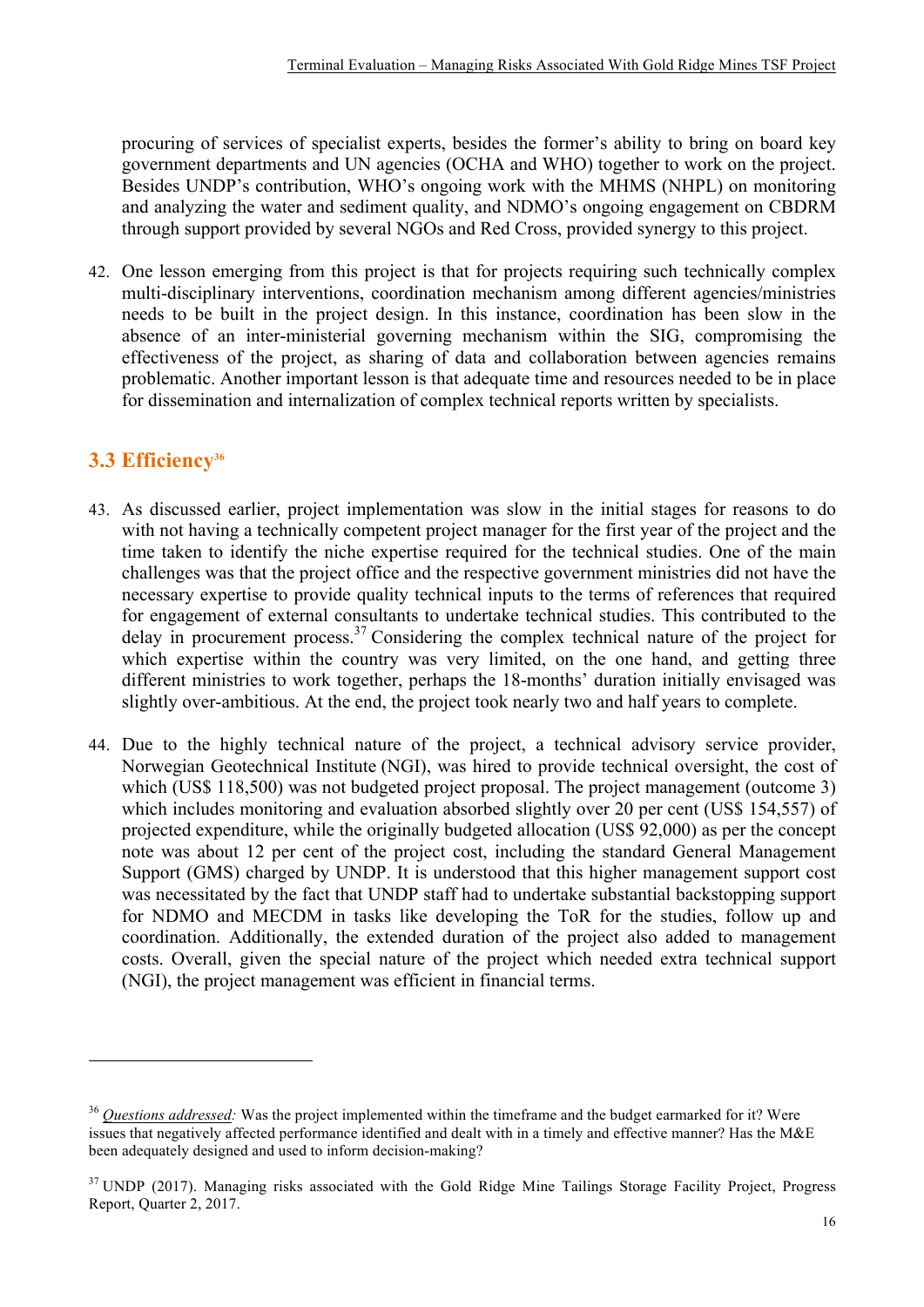## **3.4 Sustainability38**

45. The project's key results namely, contingency plans and assessment of the TSF risks, are now with the GIS to act on and monitor on a regular basis. The contingency plans, led by the NDMO, are now being put into action through community disaster prepared interventions, and are likely to be extended to other provinces for which alternative funding to NDMO is now in the pipeline. The technical assessment data is already being utilised by the SIG in its discussions with the mine operator which has begun to incorporate these data in its planning. The SIG should now be in a position to move forward in managing the risks associated with the TSF/RWD on its own, without external assistance. The equipment being provided should help in regular monitoring by different agencies. In brief, moving forward, the SIG now has all necessary tools and information to ensure evidence-based risk management, moderated by effective coordination among agencies.

## **Lessons**

- As coordination with the Government institutions in Solomon Islands is weak, UNDP, donors and all agencies supporting the government need to continually advocate through various projects for streamlining coordination among agencies, especially for disaster management.
- Adequate time and resources needed to be in place for dissemination and internalization of complex technical reports written by specialists.

| N <sub>0</sub> | <b>Recommendations</b>                                                                                                                                                                                                                          |
|----------------|-------------------------------------------------------------------------------------------------------------------------------------------------------------------------------------------------------------------------------------------------|
| R1             | Working with other Ministries and the mines operator, NDMO needs to strengthen and<br>develop a consistent communication strategy to keep communities well informed of risk<br>management measures being undertaken with regard to the TSF/RWD. |
| R <sub>2</sub> | The SIG needs to strengthen the system for sharing of relevant data between the<br>MHMS, MECDM and MMERE with regard to various safety and environmental<br>parameters of the Gold Ridge mine.                                                  |
| R <sub>3</sub> | The SIG needs to clearly identify the capacity needs and develop MMERE's capacity for<br>monitoring the structural issues related to the dam on an ongoing basis.                                                                               |

#### **Recommendations**

 

<sup>&</sup>lt;sup>38</sup> *Questions addressed*: Were exit strategies devised considering crucial factors such as political will and support, budgetary allocations for operational costs, existing technical skills, environmental preservation? What lessons can be drawn regarding sustainability of the project results? What changes could have been made (if any) to the design of the project in order to improve the sustainability of the project results?